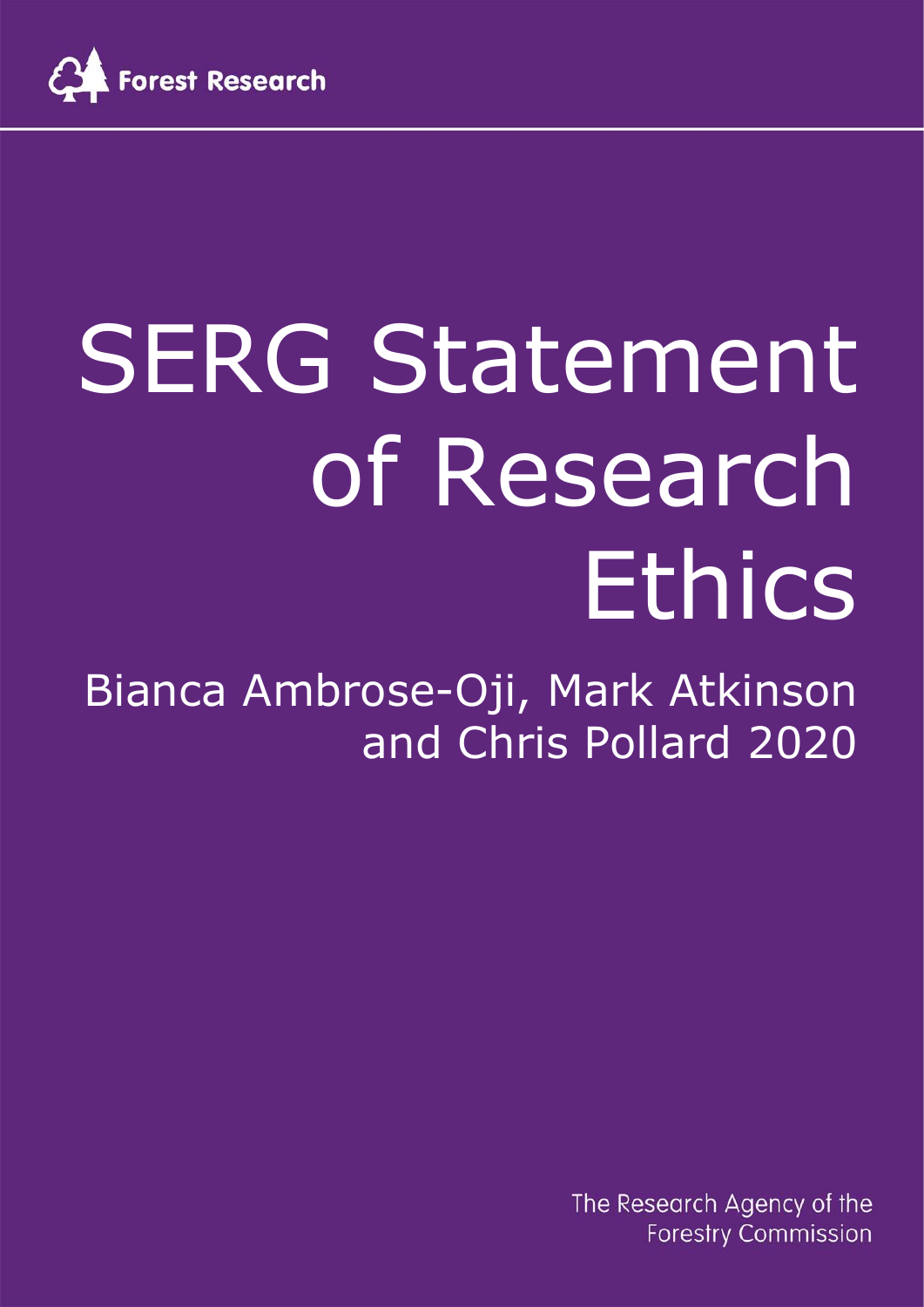

Forest Research is the Research Agency of the Forestry Commission and is the leading UK organisation engaged in forestry and tree related research. The Agency aims to support and enhance forestry and its role in sustainable development by providing innovative, high quality scientific research, technical support and consultancy services.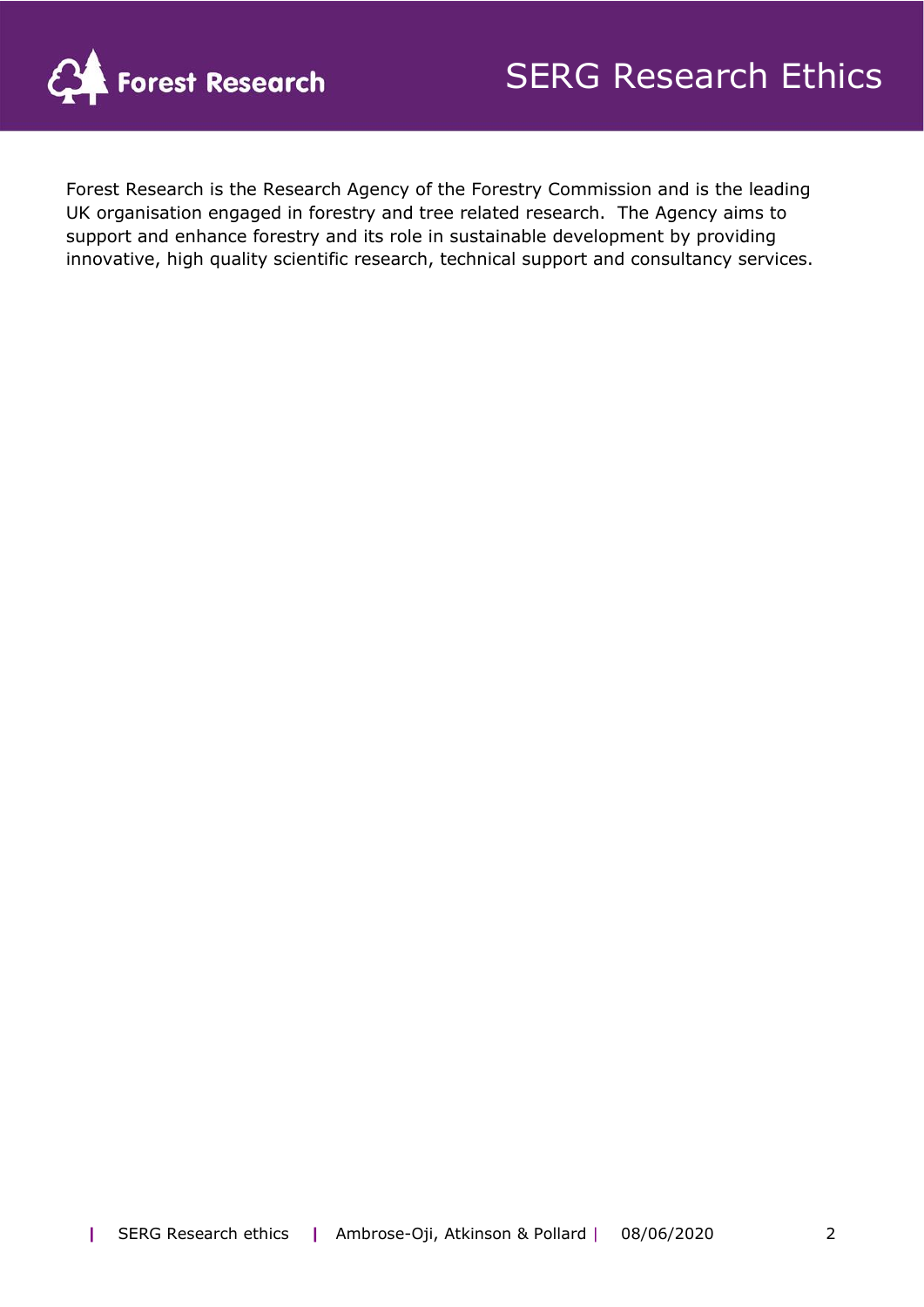



# Contents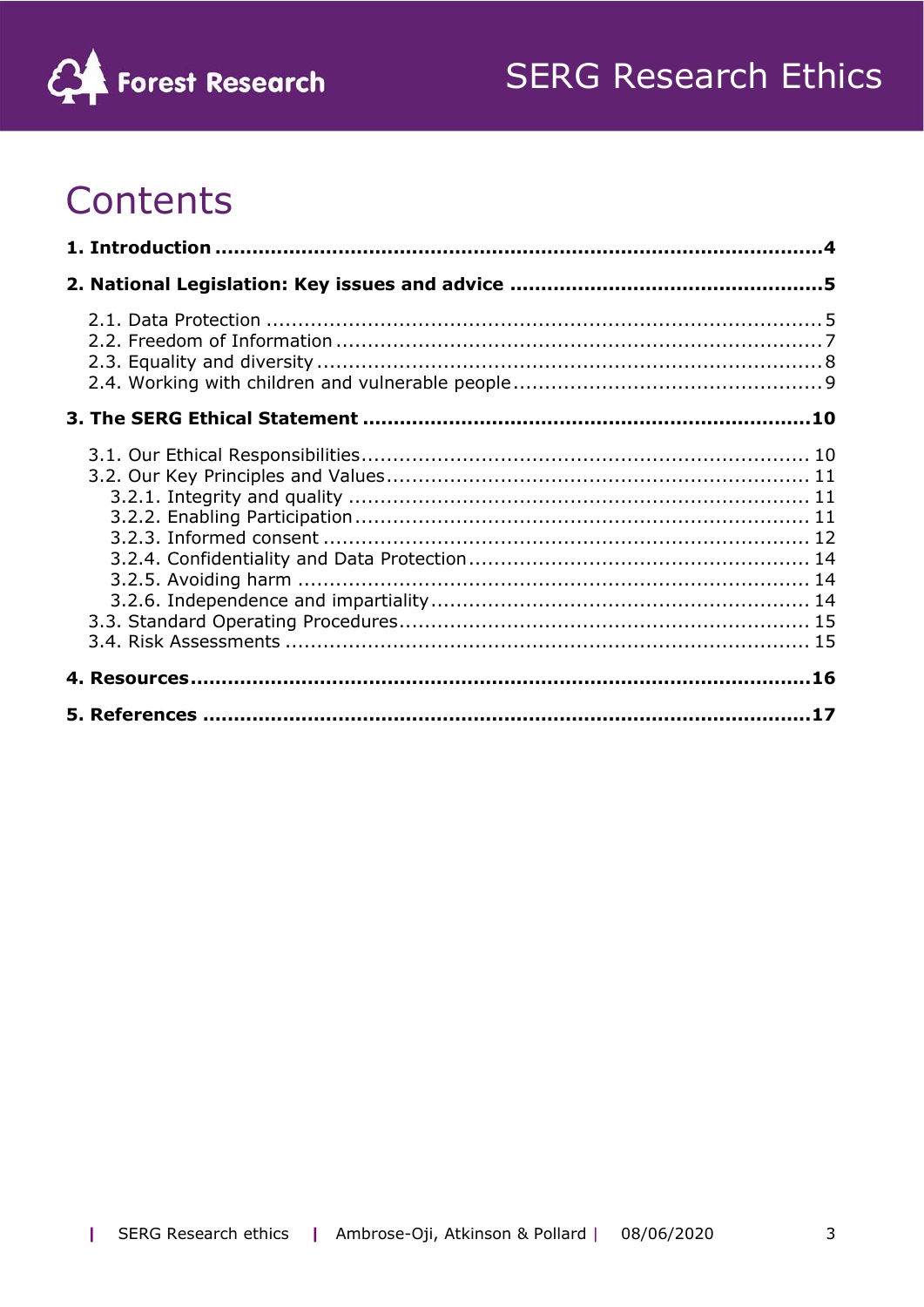

# <span id="page-3-0"></span>1. Introduction

This Code of Ethics sets out principles that should be applied to the entire range of research conducted by the Social and Economic Research Group (SERG) at Forest Research.

SERG researchers should respect the rights and dignity of all participants in their research. In addition, SERG researchers should respect the legitimate interests of stakeholders such as funding bodies, academic and government institutions as well as wider society.

Social and economic research is conducted in a range of settings, using different qualitative and quantitative research methods, different sampling techniques and different forms of interaction with research participants. The social researcher is therefore required to make ethical judgements based on the context in which they are working. In addition, SERG researchers are members of a range of professional and academic bodies, which promote and adhere to a range of different ethical codes of practice. The principles set out in this document therefore underpin a wide range of research methods and designs.

This being the case, it is not really possible, nor appropriate to prescribe a single set of ethical 'rules' to be followed when conducting social research (De Vaus 2004; Social Research Association 2003). Members of SERG will need to make choices on the basis of an agreed set of principles and values, and on balancing the sometimes conflicting interests of those involved.

Systems of research governance and the application of ethical codes of practice are becoming an increasingly important focus of attention for research organisations and funders of research. This has been brought about by an increased concern for accountability in research and demands for information sharing and systems open to public scrutiny. In addition to this is the recognition that research is now being conducted in an era of advanced information and communication technology - including social media and online research, which presents researchers with new challenges around the collation, access and management of information.

Within this complex research landscape, there is national level legislation that must be complied with during the course of research. Information privacy, fair representation, health and safety, and intellectual property are issues of particular relevance to research that have associated legislation. The most important are the General Data Protection Regulation 2016 and the Data Protection Act 2018, the Freedom of Information Act 2000, the Freedom of Information (Scotland) Act 2002, and the Equality Act 2010. These pieces of legislation place duties on organisations, including public agencies and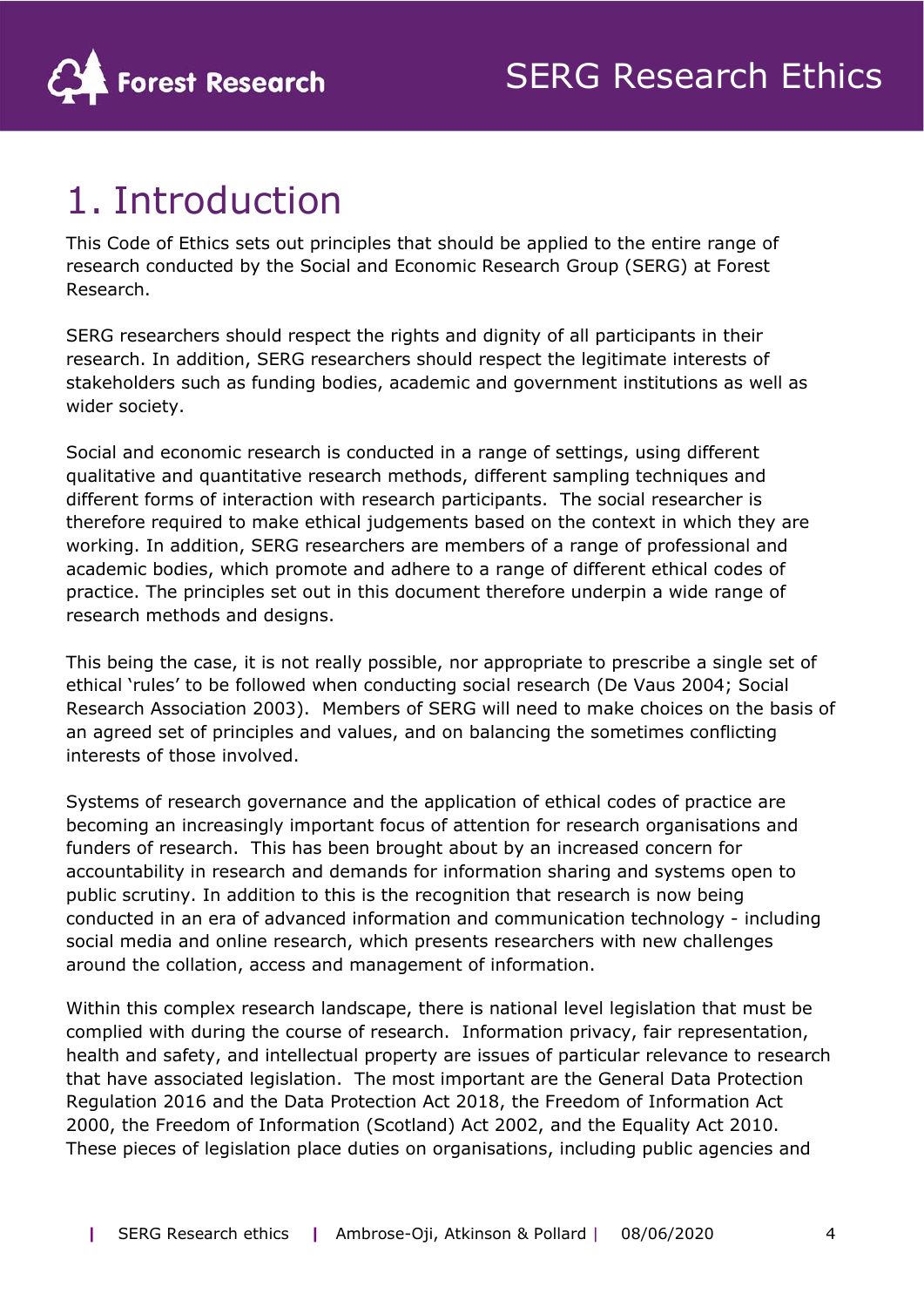

apply not only to the conduct of research and treatment of research participants during the collection of information, but also to subsequent storage, analysis and use of data. There are also further legal commitments and ethical issues around the presumed consent and disclosure of sensitive information in the case of secondary use of datasets supplied by a third party for example, from UK country-level forestry bodies. Third party data suppliers such as the Office for National Statistics or the UK Data Archive need to be consulted about their particular ethical and data management requirements. Ethical standards also need to be taken into account when using third parties through research commissioning processes.

In short, the social scientists in SERG will be making informed and deliberative decisions about their ethical practice, and research design and management in accordance with the key principles outlined below. Decisions made will need to be justified with reference to these principles. Appendix 1 outlines how to develop an application for ethical approval for a research project in preparation for scrutiny by a funder or other internal or external governing body, applying the principles outlined below.

# <span id="page-4-0"></span>2. National Legislation: Key issues and advice

## <span id="page-4-1"></span>2.1. Data Protection

The **Data Protection Act 2018 (DPA)** which is the UK implementation of the **General Data Protection Regulation 2016 (GDPR)** established the main principles in relation to the processing (i.e. the collection and management) of personal data.

Researchers must also adhere to GDPR in the following cases:

- a researcher based in the EU collects personal data about people anywhere in the world
- a researcher outside the EU collects personal data on EU citizens

Personal data refers to that through which the research participant is identifiable (either directly or indirectly). These data will include names, addresses, contact details and socio-demographic information in cases where small-area geographic information is also known. The [Medical Research Council](https://mrc.ukri.org/documents/pdf/gdpr-guidance-note-5-identifiability-anonymisation-and-pseudonymisation/) (MRC) provides information on personal data and processes of anonymisation and pseudo-anonymisation. The key messages concerning the processes for anonymisation and pseudo-anonymisation of person-level data include the following: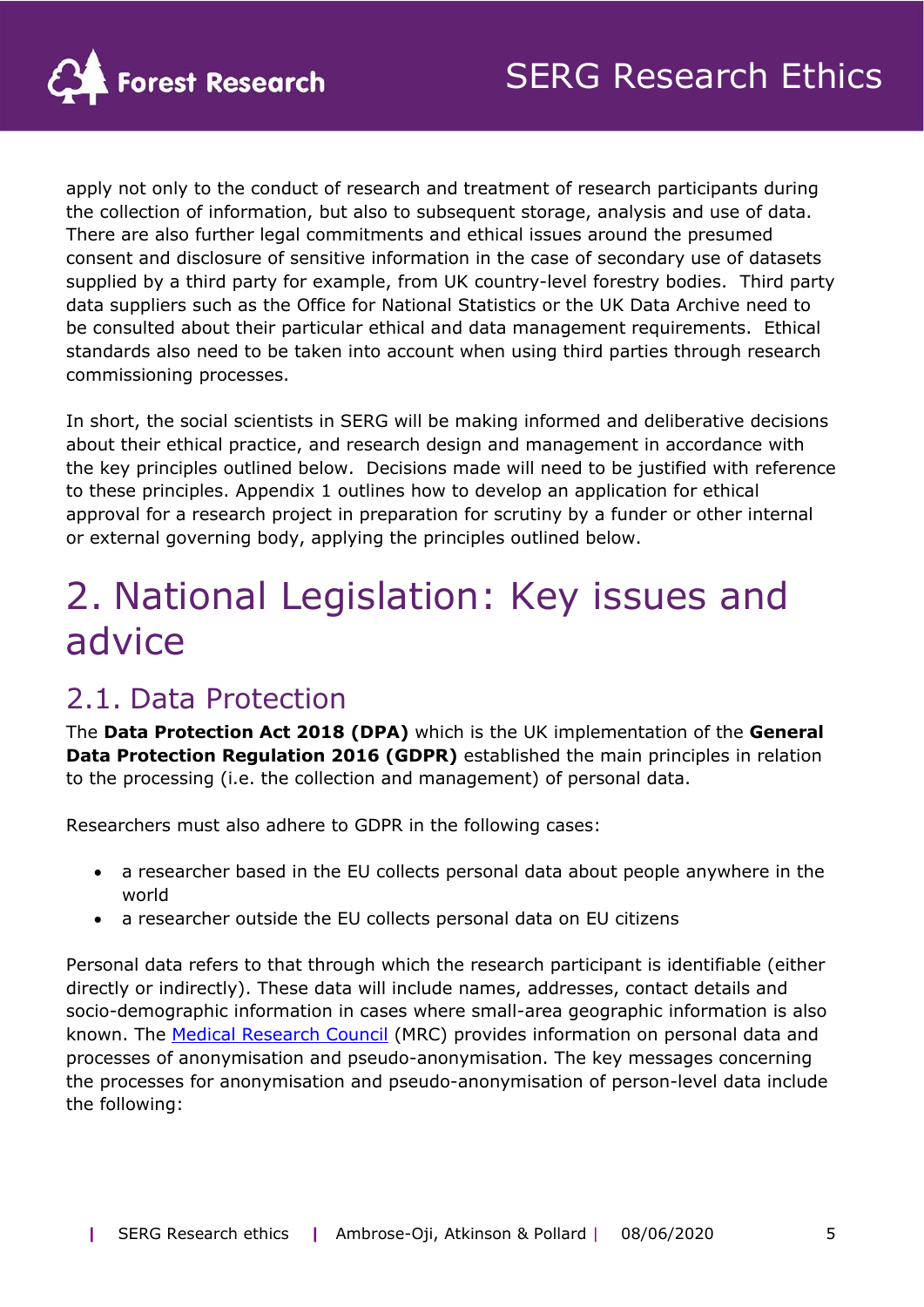

- Although the law regarding whether data are identifiable is binary, in reality identifiability is on a continuum from inherently anonymous to inherently identifiable.
- Information may be identified in itself (the **content**) or in combination with other data (the **context**):
	- o **Content**: direct personal identifier e.g. names, telephone numbers, email and postal addresses
	- o **Context**: information that may identify an individual in combination with other data e.g. postcodes, small area geography data, age and gender
- Consider the likely viewer of the information when shared / archived. What other data would they reasonably have access to? Consider any motivation a viewer might have with respect of persons in the data.
- Personal data may have to be held alongside research data and linked separately with a secure cypher code.

The DPA and GDPR define six principles that need to be complied with when processing personal data. All personal data must:

- be processed lawfully, fairly and transparently
- be kept for the original purpose
- be minimised (i.e. only the personal data that is necessary is collected)
- have the accuracy upheld
- be removed if they are not necessary
- be kept confidential and their integrity maintained

In addition, researchers must have at least one of six possible legal grounds for processing personal data, of which the most relevant for the purposes of social research is the **consent of the data subject**. In this case, consent is given to process the research data for the purpose expressed by the researcher.

If researchers are processing data for a purpose where consent was not explicitly gained (for example using administrative data) there can be legitimate grounds if doing so for **public interest**. Conditions where data might be used in the public interest are described [here.](https://ico.org.uk/for-organisations/guide-to-data-protection/guide-to-the-general-data-protection-regulation-gdpr/special-category-data/what-are-the-substantial-public-interest-conditions/) Examples of work SERG might undertake in the public interest would be processing operational data in relation to plant health (for example the use of statutory plant health notices) or new woodland creation to support particular policy development or interventions.

Following these principles should enable compliance with DPA and GDPR. Forestry Commission has a **Data Protection policy**, which details the roles and responsibilities of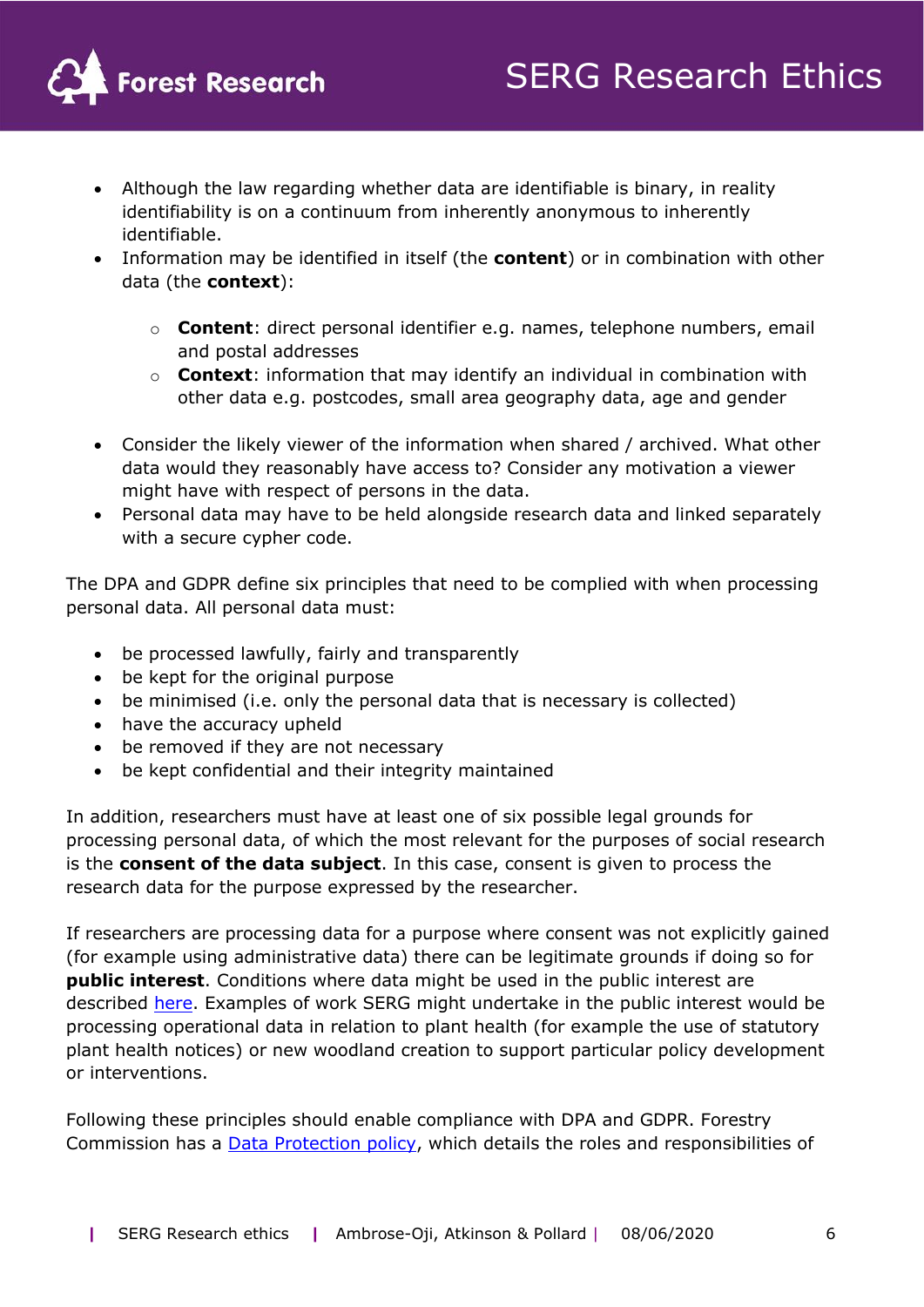staff in respect of these requirements. For further information contact the Data Protection Officer and the IT security specialist. All staff have a responsibility to comply with the Data Protection policy and any breach or loss of data can be reported using the [Loss of Data form.](https://forestresearch.sharepoint.com/:w:/r/sites/FR_Intranet_IT/_layouts/15/Doc.aspx?sourcedoc=%7B9ADB597C-208A-4535-9672-392D5A5AA545%7D&file=Loss%20of%20Data%20Form.docx&action=default&mobileredirect=true&DefaultItemOpen=1)

## <span id="page-6-0"></span>2.2. Freedom of Information

The **Freedom of Information Act 2000** provides the right for individuals and organisations to request information from public bodies and covers information and data in a variety of forms from emails, handwritten notes, photographs, audio and video recordings as well as other documentary evidence. However, there are exclusions to the data which can be released as part of a Freedom of Information request e.g. where this would be in conflict with confidentiality under the data protection legislation, where it might harm commercial interests or endanger the protection of the environment. In either case the procedural issues of particular relevance to research are the need to maintain an organised system of record keeping and accurate process notes, as well as providing clear information about who to contact about a particular piece of research. This advice has remained largely unchanged with the result of data protection legislation since 2016 (i.e. GDPR 2016 and DPA 2018).

In order to address the above issues, Forest Research has developed a data strategy, which in part aims to facilitate compliance with Freedom of Information requests. The [Forest Research Information Assets Register](https://forestresearch.sharepoint.com/sites/FRIAR/SitePages/Forest-Research-Data-Stratagy.aspx) (FRIAR) will collate all data from Forest Research projects in order to process such requests, where appropriate. Freedom of information responsibilities are also outlined in the Forest Research Data Protection [policy.](https://forestresearch.sharepoint.com/sites/FR_Intranet_CEOOffice/Docs%20for%20CE%20intranet/FC%20Data%20Protection%20Policy%20-%20Final%20-%20Sept%202019.pdf) SERG researchers have a number of responsibilities in respect of Freedom if Information:

- Ensure that all projects identify information assets and staff members who are responsible for these assets. These assets may include raw and processed datasets, research materials and written reports. These staff should assist FRIAR in collating details about SERG information assets
- Ensure any information assets are archived in shared areas so they can if necessary, be accessed by other SERG staff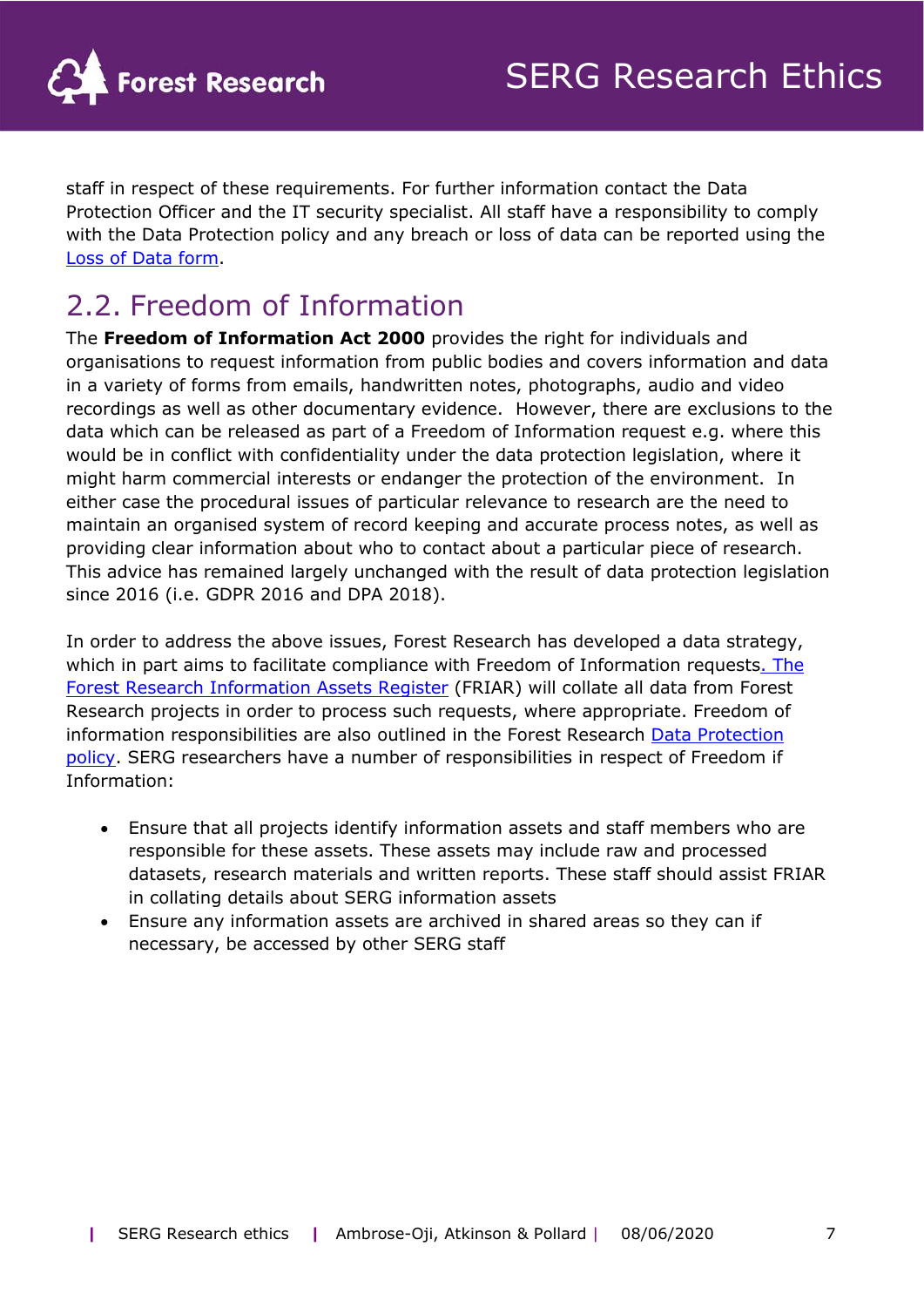

The relationship between the DPA and Freedom of Information Act can be complex. There are also variations in interpretations of the legislation between Scotland, England and Wales. Some Guidance is given [here,](https://forestresearch.sharepoint.com/sites/FR_Intranet_CEOOffice/GDPR%20Information%20Asset%20Owners/GDPR/GDPR%20GUIDANCE.PDF) although it will always be best to seek advice on specific issues.

Detailed advice on any data protection or freedom of information issues should be taken from the Commissioners Office [\(informationrights@forestrycommission.gov.uk\)](mailto:informationrights@forestrycommission.gov.uk) and the Data Protection Officer.

## <span id="page-7-0"></span>2.3. Equality and diversity

The **Equality Act** means that as a public agency Forest Research has a duty to ensure equality of access to its goods and services by all members of society regardless of their social characteristics. This includes considering diversity and equality issues within research. The Forestry Commission's Equality and Diversity Strategy promises the development of effective programmes of social research which not only explore diversity and equality issues, but which:

- o Engage with and include the views of people from diverse backgrounds particularly minority and under represented groups;
- o Understand the needs and embed behaviours which support the inclusion of different groups of people in research activity, wherever possible.

The Government Social Research Unit suggests ways to provide equal access to the research process, for example:

- assistance with costs incurred in research participation;
- providing appropriate services, e.g. transport for those with accessibility/mobility problems, or interpretation facilities for interviews or induction loops for those with hearing impairment;
- using different methods of data collection, e.g. offering a choice between selfcompletion and interviewer assisted interviewing in projects where respondents have difficulty reading or comprehending written material;
- applying appropriate sample design, e.g. considering the implications of excluding sparsely populated areas in highly clustered sample designs and considering the case for over-sampling under-represented or hard-to-reach groups;
- and seeking greater user-involvement, e.g. asking specific representative groups about improvements to research designs.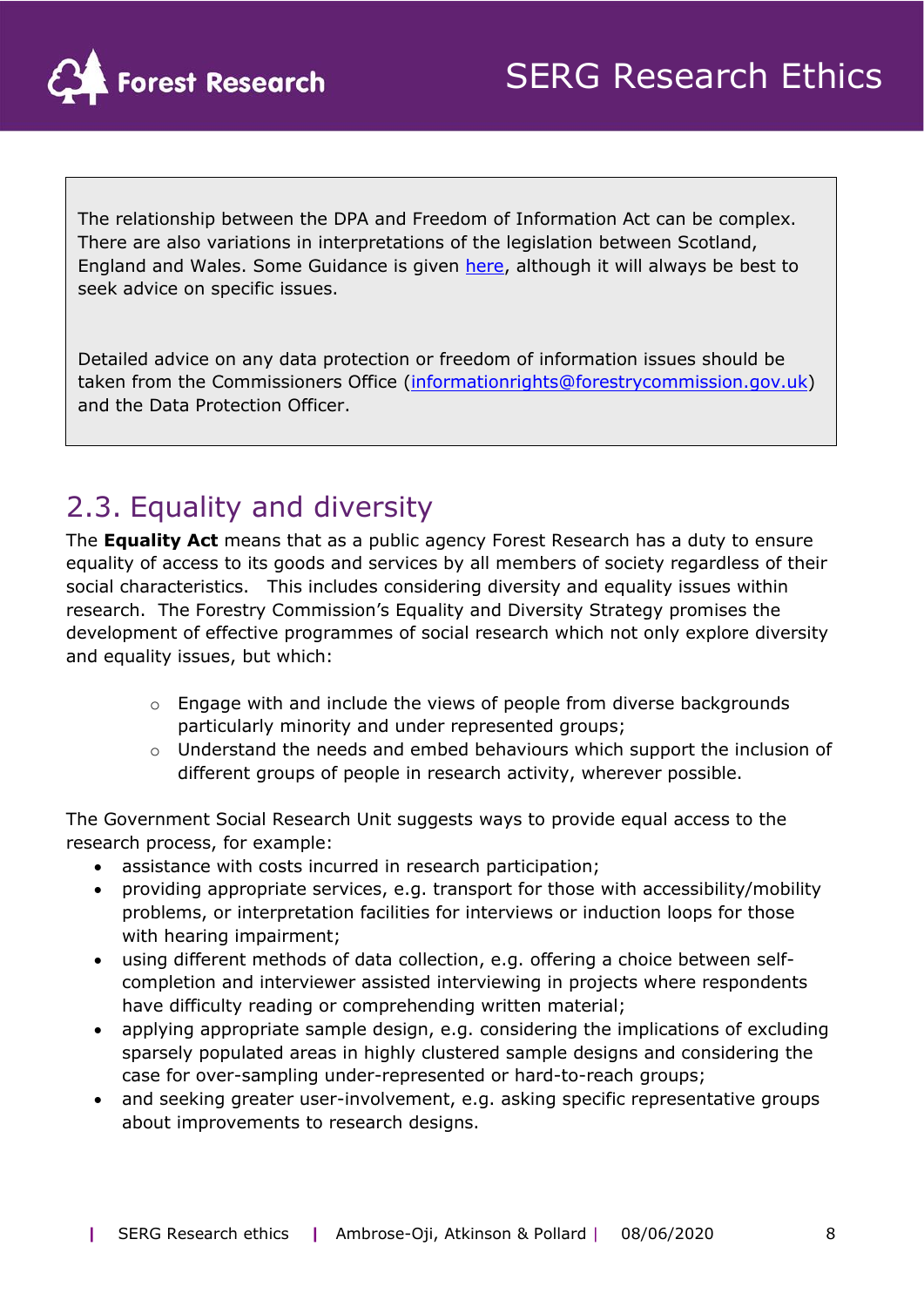

Forest Research has set out **Equality and Diversity** objectives and a range of equalities guidance which can be found [here.](https://forestresearch.sharepoint.com/sites/FR_Intranet_HumanResources/Other%20HR%20guidance%20%20information/Equality%20&%20Diversity%20Objectives.pdf)

For more detailed information about equality and diversity issues the right person to contact is the Human Resources policy manager.

## <span id="page-8-0"></span>2.4. Working with children and vulnerable people

Working with children and vulnerable people of any age is subject to a number of different protection measures. As a general rule, where research involves children or other vulnerable groups, an appropriate level of disclosure should be obtained from the Criminal Records Bureau (CBR) for all researchers in contact with participants. However, the legislation regulating contact with children and vulnerable adults is complicated and evolving and the issues involved should be discussed with the relevant persons. The key principles involved which have a bearing on research include:

- protecting the **child, vulnerable person, yourself** and the **Forestry Commission and Forest Research** from harm, and accusations of inappropriate behaviour
- ensuring **children and vulnerable people** have a safe and positive research experience
- reassuring **parents, guardians** and **others** responsible for **children and vulnerable people** taking part in research
- ensuring informed consent or assent is given by **children**, **vulnerable people** and/or their **parents**, **guardians** and **others** responsible for them.

Research that brings us into contact with children, young people and vulnerable adults will need special attention:

- **Children** are legally defined in England and Wales as persons under the age of 18. In Scotland persons are considered adults when they become 16 but statutory guidance supporting the Children and Young People (Scotland) Act 2014, refers to both children and **young people** below the age of 18.
- **Vulnerable adults** are defined as aged 18 years or over; Who may be in need of community care services by reason of mental or other disability, age or illness; and who is or may be unable to take care of him or herself, or unable to protect him or herself against significant harm or exploitation.

In some cases a CRB check may be needed, under the [Protection of Freedom Act 2012,](https://assets.publishing.service.gov.uk/government/uploads/system/uploads/attachment_data/file/118974/leaflet-england-wales.pdf) regulated activity is defined as "*close and unsupervised contact with vulnerable groups including children*". However, some schools and other institutions might also require CRB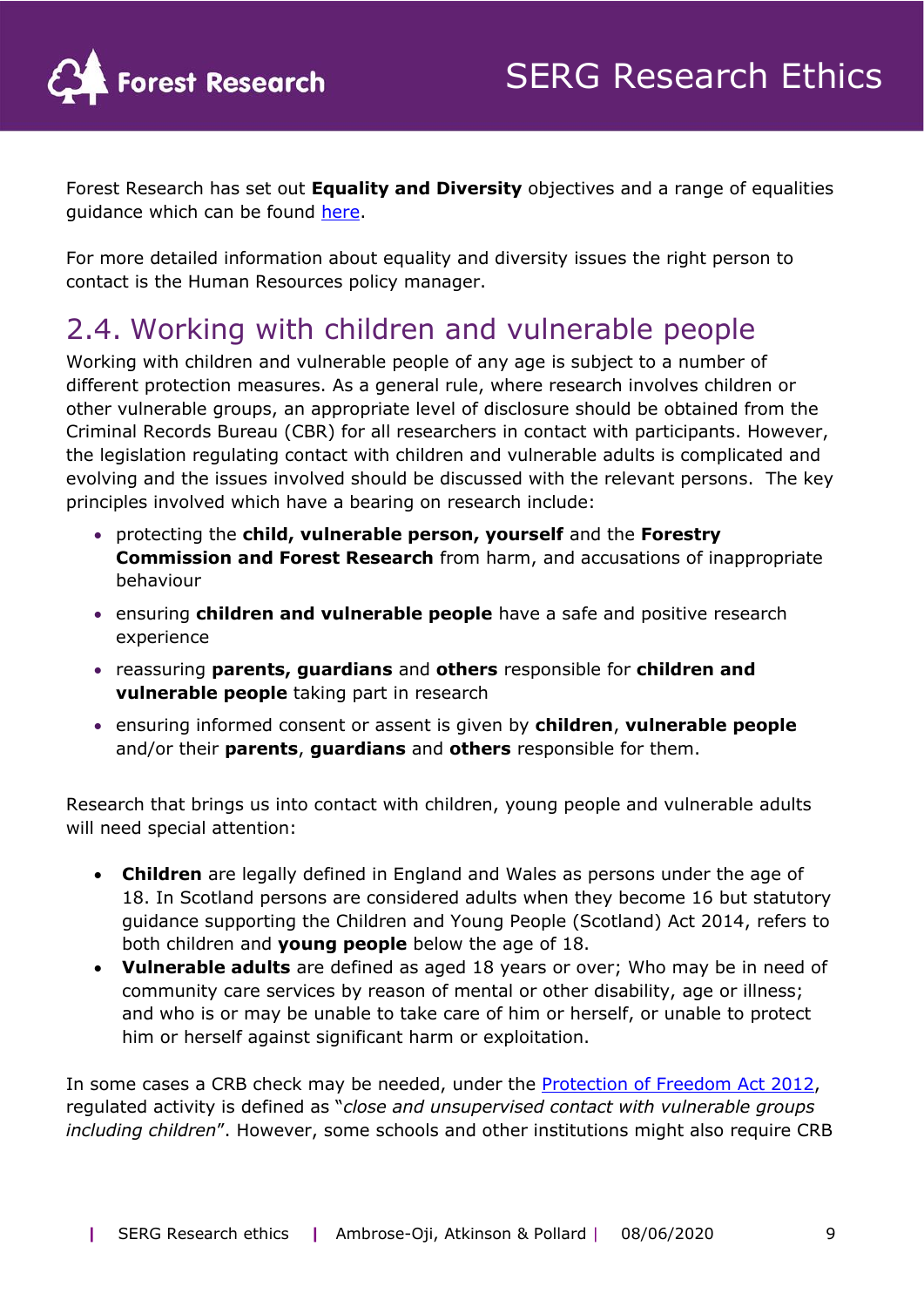

checks and clarification should be sought directly from the institution. The UKRI also has a page on working with children and young people.

# <span id="page-9-0"></span>3. The SERG Ethical Statement

Forest Research has committed us (SERG) to adopt the contents of the UK's Universal Code of Ethics for Scientists [\(https://www.gov.uk/government/publications/universal](https://www.gov.uk/government/publications/universal-ethical-code-for-scientists)[ethical-code-for-scientists](https://www.gov.uk/government/publications/universal-ethical-code-for-scientists) ) However, this code is not designed to replace codes of conduct specific to particular disciplines and professions.

As Government Social Researchers a further point of reference will be the [Government](https://assets.publishing.service.gov.uk/government/uploads/system/uploads/attachment_data/file/515296/ethics_guidance_tcm6-5782.pdf)  [Social Research, 2012, Professional Guidance and Ethical Assurance.](https://assets.publishing.service.gov.uk/government/uploads/system/uploads/attachment_data/file/515296/ethics_guidance_tcm6-5782.pdf)

We will follow this guidance as it applies to all stages of the research cycle including the publication and dissemination of information and research data in a timely and appropriate manner. More information on this aspect of research is included in the following [GSR publishing guidance.](https://assets.publishing.service.gov.uk/government/uploads/system/uploads/attachment_data/file/431367/GSR_publication_protocol_2015_FINAL.pdf)

Because of the complexity of contemporary social research work, SERG will refer to established codes of professional practice and ethical guidelines to provide further detailed advice. As stated in the introduction to this document the most relevant code of practice to use will be dictated in some measure by the subject and scope of the research being undertaken. So, for some of the details of our ethical and professional obligations in particular subject areas we will need to use additional sources. Those codes of practice and ethical guidelines that have greatest relevance to our work are:

- Market Research Society, 2019 [Code of Conduct](https://www.mrs.org.uk/pdf/MRS-Code-of-Conduct-2019.pdf) and [Professional Standards](https://www.mrs.org.uk/standards/ethics)
- Economic and Social Research Council (ESRC) 2015 [Research Ethics Framework](https://esrc.ukri.org/files/funding/guidance-for-applicants/esrc-framework-for-research-ethics-2015/)
- Social Research Association [Ethical Guidelines](https://the-sra.org.uk/common/Uploaded%20files/ethical%20guidelines%202003.pdf)

Note that all Research Councils UK funded research is subject to ethics review by a Research Ethics Committee (REC).

## <span id="page-9-1"></span>3.1. Our Ethical Responsibilities

SERG researchers recognise their ethical responsibilities towards different stakeholders in research (Bryman 2004; Bulmer 2001; Social Research Association 2003). These include:

- Ourselves and our own professional integrity
- Other members of our research group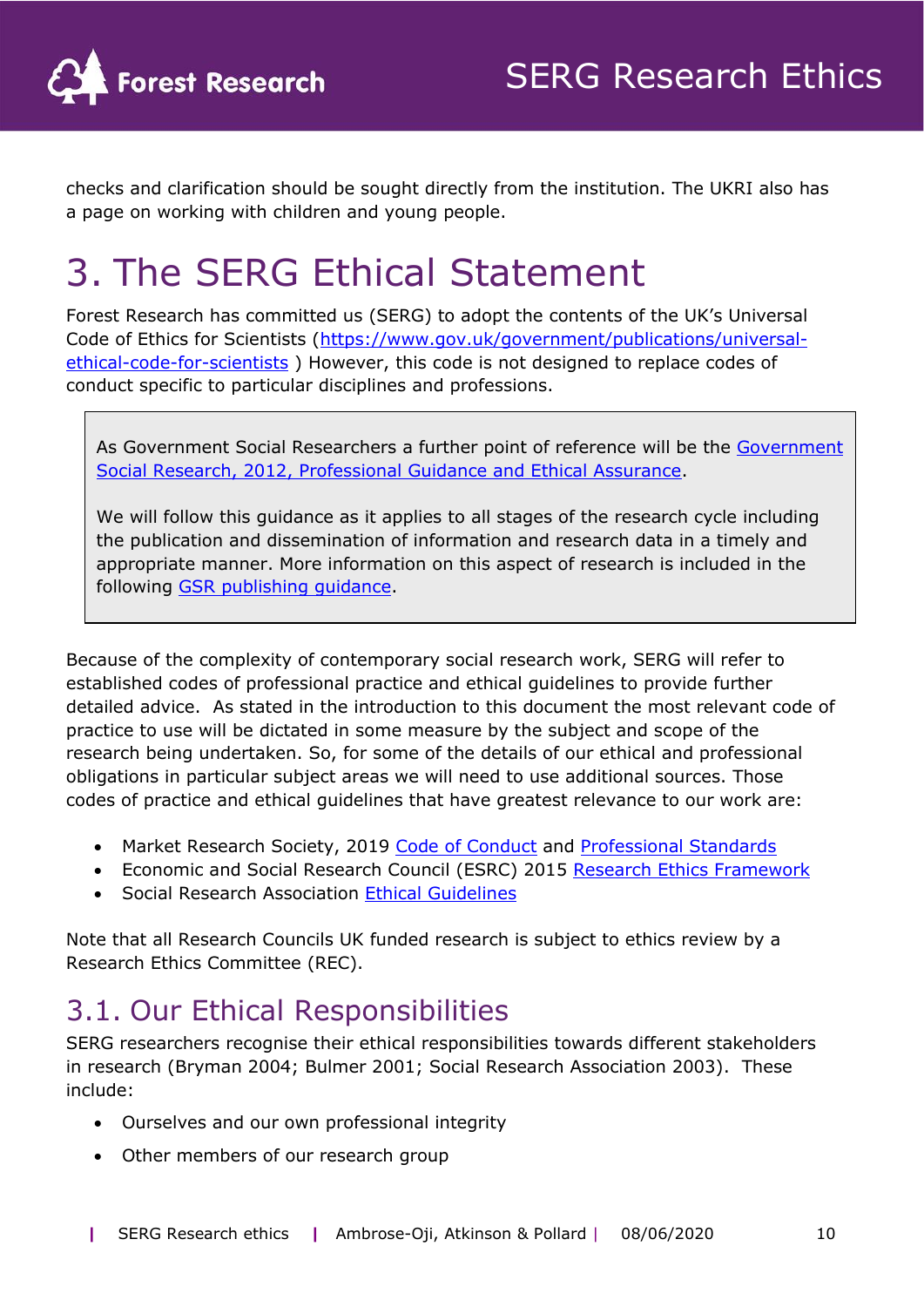

- Forest Research, Forestry Commission, DEFRA group, NRW and Scottish Government
- Sponsors and funders of particular pieces of research work
- Individuals and organisations playing a role in locating, contacting or recruiting research participants (including community gatekeepers)
- Research participants
- Users and readers of our research and the wider public.

This means that we shall be working to:

1. Share information appropriately, guard privileged information, open ourselves to collegial review and discussion concerning research design and management as well as providing practical support to good practice amongst the group and within the organisation.

2. Ensure appropriate and impartial design, analysis, recommendations and dissemination techniques with respect to wider society, funders and users of research.

3. Treat research partners and research participants with respect, and protect them as far as possible from commercial and individual harm or disadvantage.

## <span id="page-10-0"></span>3.2. Our Key Principles and Values

There are six key ethical and professional principles that SERG researchers will use to guide their research design and professional conduct, as follows:

## <span id="page-10-1"></span>3.2.1. Integrity and quality

Good quality research is based on intellectual honesty and professional integrity. It is about the way in which research is planned and conducted, how results are recorded and reported, and how the results from research are disseminated, and applied. Good research practice will allow ready verification of the quality and integrity of research data, provide a transparent basis for evaluation and lead to better research. Forest Research has a [Quality Management System \(QMS\),](https://forestresearch.sharepoint.com/sites/FR_Intranet_EMS/SitePages/Quality-Management-System-(QMS).aspx) which supports quality assurance at various stages in the research cycle. SERG researchers will maintain high personal research standards as well as comply with the agency's QMS processes.

## <span id="page-10-2"></span>3.2.2. Enabling Participation

The potential impact of choices in research design (such as sample design, data collection method and so on) on participation will be considered. Care and thoughtfulness of design will be applied in all cases, but particular attention will be given to the effect of research design on what are described as the 'protected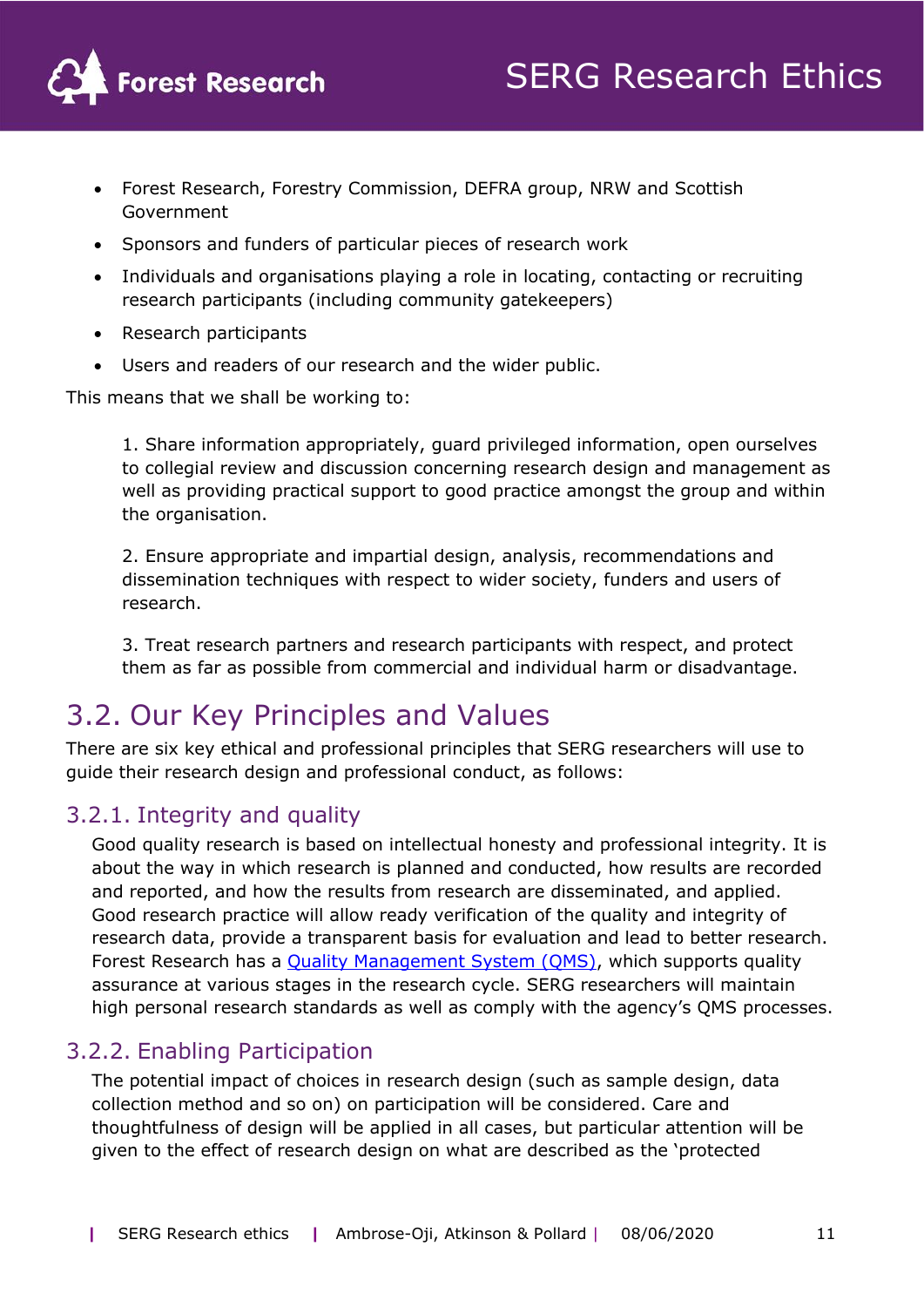

characteristics' in Equality legislation. This would include different faith and belief backgrounds, sexual orientation, gender, age, ethnicities, and disabilities including those with caring responsibilities, and those with physical or mental impairment. If barriers are identified, measures will be taken where possible to overcome these. For example: ensuring research venues have suitable access and other facilities; providing research participants with transport or allowances for the costs incurred taking part; organising research events at appropriate times of the day and week; adjusting sample design to over-sample under represented or minority groups (where considered appropriate in consultation with FR statisticians); considering the gender of the researcher/facilitator; providing a translation service or signer.

Incentives, expenses or compensation may form an important aspect of enabling participation and will be considered in relevant circumstances. Compensation can be paid in recognition for participants' time and childcare / travel expenses. The Government Social Research Profession recommends that remuneration should be considered for longer survey interviews, most qualitative research or ongoing longitudinal surveys where participants do not attend in their professional capacity. Incentives can also increase representation in a study and therefore ensure participants are taking part in work of integrity and quality. In the case of some difficult to reach populations, high incentives are necessary to enable participation and increase representativeness. SERG researchers should therefore consider these in appropriate circumstances and The [Government Social Research Profession](http://www.dwp.gov.uk/asd/asd5/WP11.pdf) (DWP, 2013) provides further information on payment of remuneration.

## <span id="page-11-0"></span>3.2.3. Informed consent

We understand that respondents must participate voluntarily and their participation must be based on a clear understanding of the objectives and nature of the research including who the sponsors are, an understanding of what the data collected will be used for and how this might be achieved. All participants should receive verbal or written briefing before participating in research (see Appendix 2 for an example written briefing). Researchers will need to exercise professional judgement about how this is expressed, recognising that in some circumstances a full explanation of all aspects of the research may influence the answers provided. We will ensure that participants are made aware of their right to refuse participation or withdraw from participating in the research. The right to withdraw will be guaranteed at any point in the research process and will not affect the payment of any compensation, ensuring that the promise of this is not coercive to potential participants. As part of the briefing participants will also be made aware of risks associated with the potential research (if any) and how any data will be recorded, managed, and stored. Finally, in face to face research participants should be given the opportunity to ask any questions prior to undertaking the study.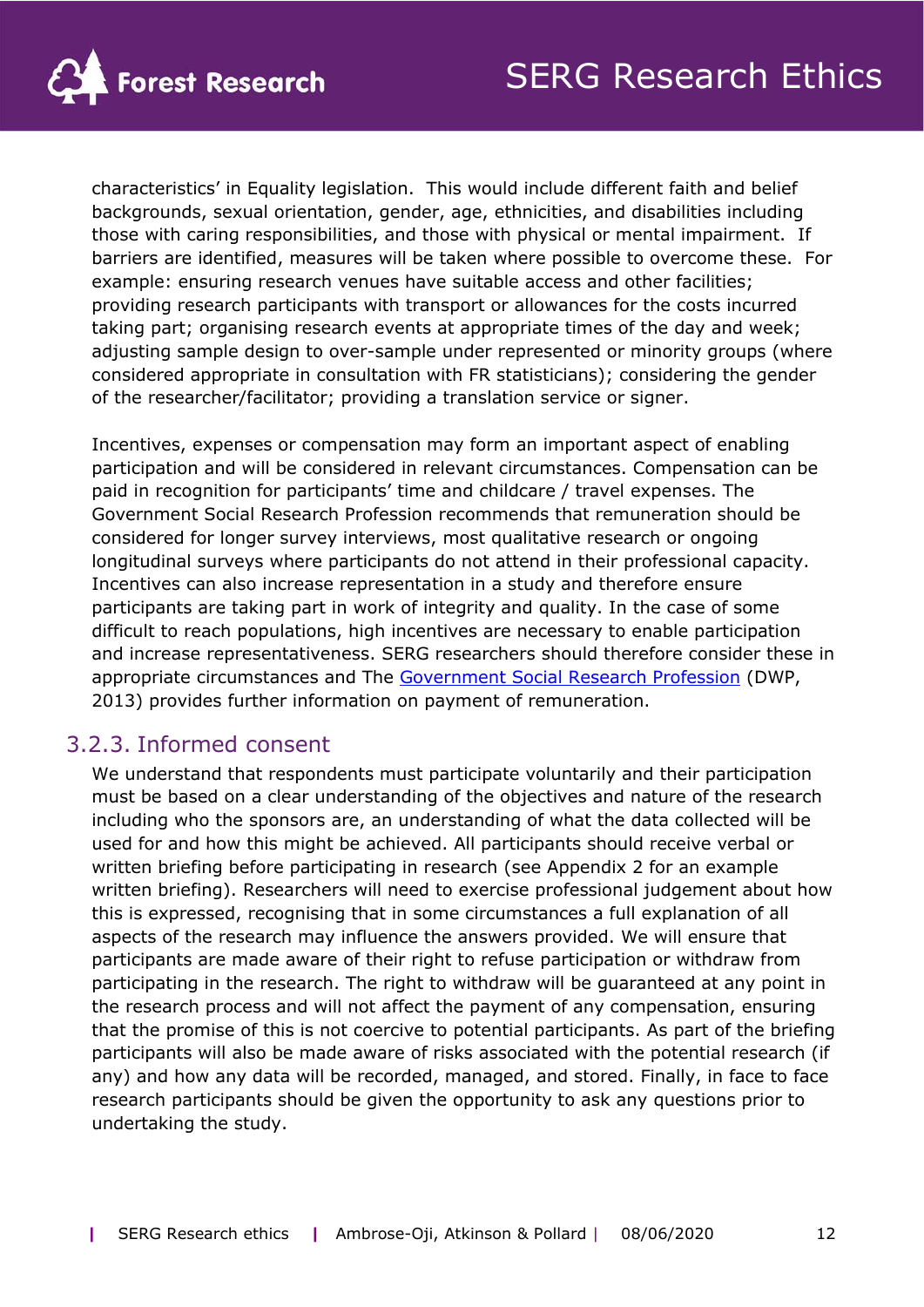

Wherever possible and practicable participants will be offered feedback on findings, for example in the form of a debriefing (see Appendix 4 for an example of a written debriefing), summary report or given the opportunity to comment on draft publications. Participants will also be told about how their data will be stored / used / shared / and if necessary, destroyed. Destruction of data is typically undertaken in the case of personal data, which has been collected for the purposes of recruitment or contact of participants for example, as part of a longitudinal study. These personal data may be destroyed at the request of the participant or if the contact is no longer required. Alternatively, if personal data is kept for future contact then participants should be informed of this. Debriefing is particularly important in the event deception or withholding of information is used as part of research. For example, withholding information regarding research is frequently used in experimental designs such as randomised control trials to evaluate interventions (interventions may include medical, health or wellbeing programmes/procedures or policy and management interventions). In these designs, details regarding an intervention of interest are withheld from some or all of the participants in order to evaluate the efficacy of an intervention. Any withholding of information to participants must be clearly justified in the research design and clearly set out to participants following the completion of the study. Consent may be given verbally or in written form. Consent applies to:

- Taking part in the research
- The storage and use of data
- The secondary use of data

Please note that the FRIAR will require a clear statement of the consent status of every research project and every associated dataset. Care will be taken when considering the use of personal data, where consent was not given for research purposes. This can occur, for example when data was collected for statutory reasons or in providing a non-research service. In this scenario, additional consent may be required to use the data for research purposes. Example consent forms can be found in Appendix 3 and further detailed advice on the ethics of consent and data can be found [here.](http://www.data-archive.ac.uk/create-manage/consent-ethics)

If working with children Child Protection status (CPS) and informed consent will be a specific concern that takes these ethical principles further. Careful thought needs to be given to how information is given to the child and parent/guardian, explaining: what will happen; what is being asked of the child; that the child can agree or disagree to take part, without any adverse consequences; that the child may withdraw at any time; that the research methods and questions will be given in clear language at a level that the child can understand, using visual aids if necessary. Young people between 16-18 years of age with sufficient understanding will be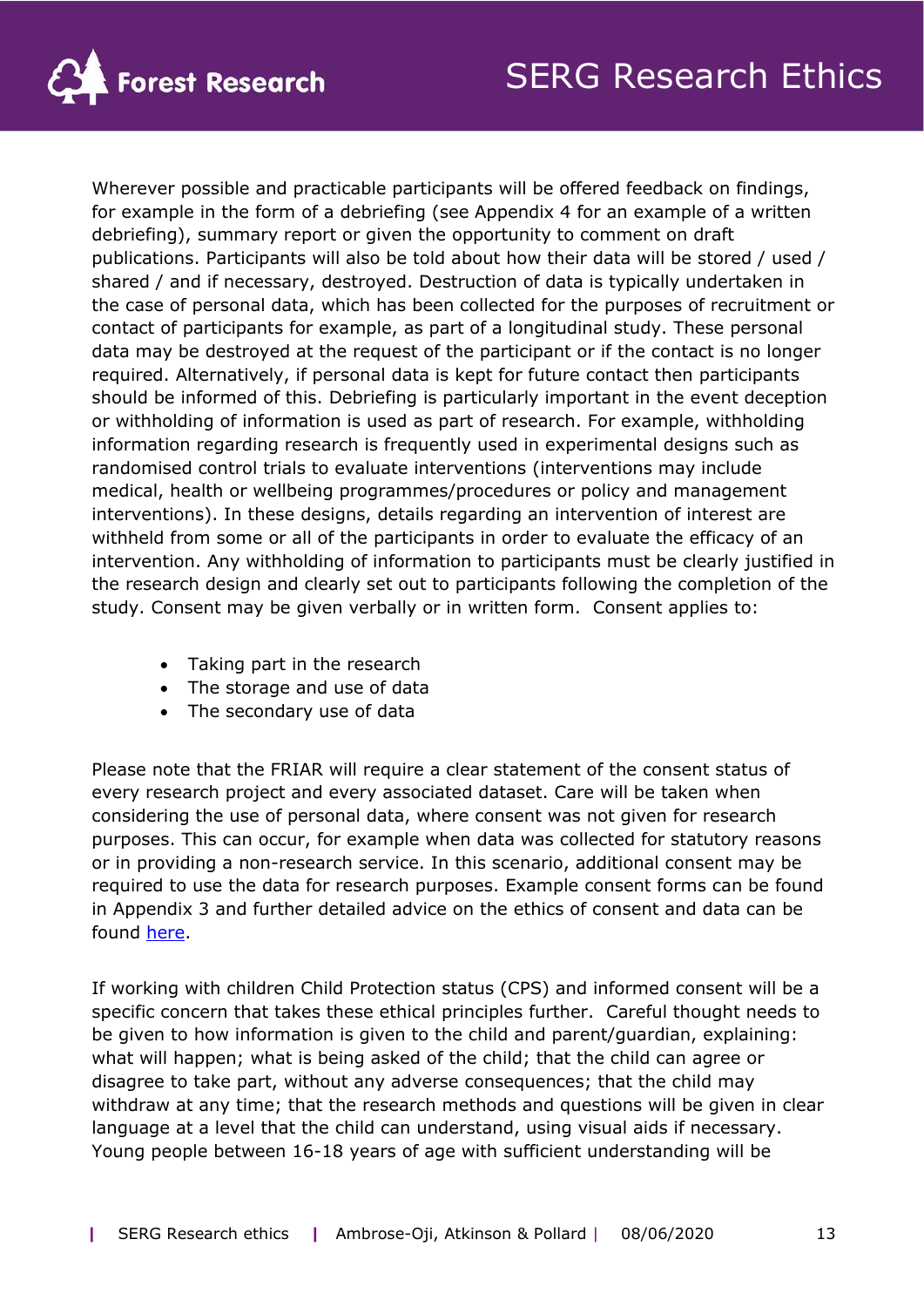

considered able to provide consent. The situation for children under 16 will vary. The power to consent, in law, remains that of the parents or legal guardian. SERG researchers agree in the case of children under 16 years of age that no research shall be conducted without a specified means of gaining their assent and in addition, the consent of their parents or guardians, or persons acting *in loco parentis*.

Informed consent from vulnerable adults and people with mental health and learning difficulties also presents similar issues. When planning research with vulnerable people additional advice will be taken to ensure appropriate measures have been taken to achieve informed consent. Where participants are involved in longer-term data collection, the use of procedures for the renewal of consent at appropriate times will be considered.

## <span id="page-13-0"></span>3.2.4. Confidentiality and Data Protection

Personal data, opinions and statements expressed by participants during research will be used and stored in accordance with GDPR 2016 and DPA 2018. The anonymity of respondents will be maintained unless it has been agreed otherwise, and the identity of those providing particular responses will not be revealed to others taking part in research.

## <span id="page-13-1"></span>3.2.5. Avoiding harm

SERG researchers will uphold the individual rights of participants and respondents and treat them in such a way as to ensure they are neither harmed nor disadvantaged as a consequence of taking part in research wherever possible. This is a particularly important consideration when planning research with vulnerable and marginal groups in society. It is also important to acknowledge that taking part in research can be a very positive experience for some, but for others the experience may be disturbing. Even if not harmed, participants might perceive apparent intrusions into their private lives, build false hopes or expectations, or find themselves uncomfortable due to introspection of self-knowledge. Researchers will take special care to avoid and manage any such effects and to inform participants of any potential risks and benefits arising from taking part in research. Avoiding harm should extend to all participants except in cases where researchers have an overriding duty to statutory authorities.

## <span id="page-13-2"></span>3.2.6. Independence and impartiality

Maintaining confidence in research as well as providing useful research rely on the ability of SERG researchers to maintain high scientific standards in the methods employed in the collection and analysis of data, and the impartial assessment and dissemination of findings. We will consider the available methods and procedures for addressing a proposed inquiry and ensure that an impartial assessment of the respective merits and demerits of alternatives is included in our research design. We will also ensure that we do not pre-empt research outcomes. As members of a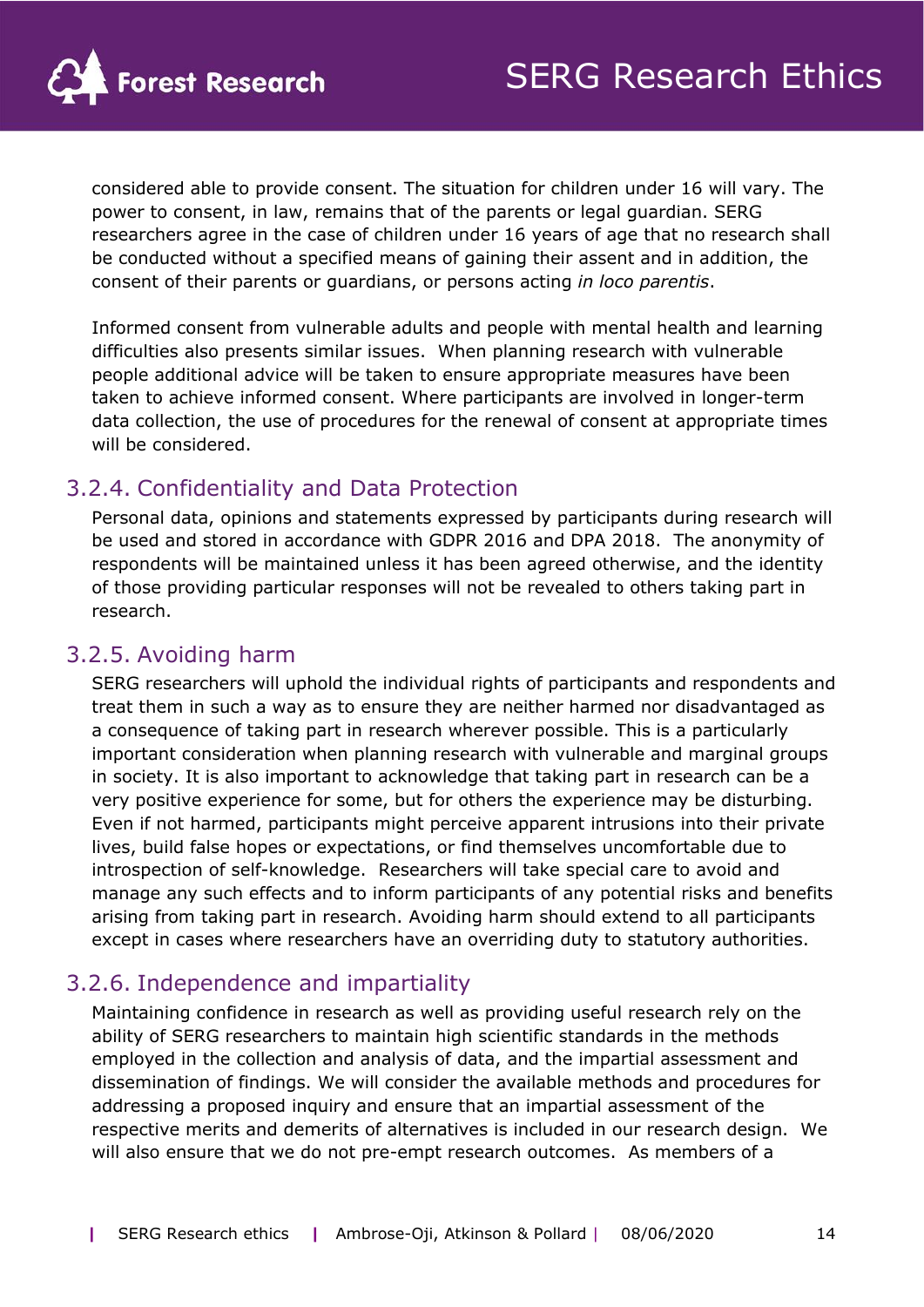

government research agency we will ensure the evidence emerging from our work will be brought to the attention of policy makers and other users in a way that is clear and accessible, as well as conforming to professional and ethical standards to protect against distortion and bias in the interpretation of findings.

## <span id="page-14-0"></span>3.3. Standard Operating Procedures

The Forest Research QMS incorporates good research practice in the form of Standard Operating Procedures (SOPs) published and maintained by the Quality Assurance Manager. Having been approved through a process of expert and peer review over 600 regularly updated SOPs are an integral part of the Forestry Commission's scientific and ethical research practice. There are many SOPs covering a variety of issues and SERG researchers will need to identify the most appropriate to the form and scope of their research as they develop the formal Study Plan for each project. Whilst there will be variations, those generic SOPs that apply to most of our work and that should be given due consideration are:

| SOPO132   | Writing Plans for all social research studies                                    |
|-----------|----------------------------------------------------------------------------------|
| SOPO165   | SERG operating procedures applying to large projects                             |
| SOP0133   | Record keeping for studies of the relationships between people and<br>woodlands  |
| SOP0134v2 | Writing interim and final reports for Social Research studies                    |
| SOP0067   | Preparing and running participatory focus group and discussion group<br>research |
| SOP0119   | Transcription of audio recordings for social research                            |
| SOP0123   | Conducting a literature review                                                   |
| SOP0533   | <b>Interviewing for Social Research</b>                                          |
| SOP0089   | <b>SERG Communication Procedures</b>                                             |

## <span id="page-14-1"></span>3.4. Risk Assessments

There is a need to complete Risk Assessments in line with Forestry Commission Health and Safety Policy as well as part of good research practice. More detailed information on how to complete Risk Assessments can be found in the Forestry Commission guidance and the FR Risk Assessment, which cover specific work areas. There may be risks associated with the job and tasks to be performed, and there may be risks associated with the site location and site condition. Each of these three categories will need to be considered and included.

**General Guidance** on completing Risk Assessments can be found [here.](https://forestresearch.sharepoint.com/sites/FR_Intranet_HealthAndSafety/Health%20and%20Saftey/Risk%20Assessment%20OGB%2024/Risk-Assessment---FISA-Info-Leaflet-002-1214-rev-1215.pdf)

**Specific Risk Assessments** of relevance to SERG include:

CHES/GEN/004 – Expectant mother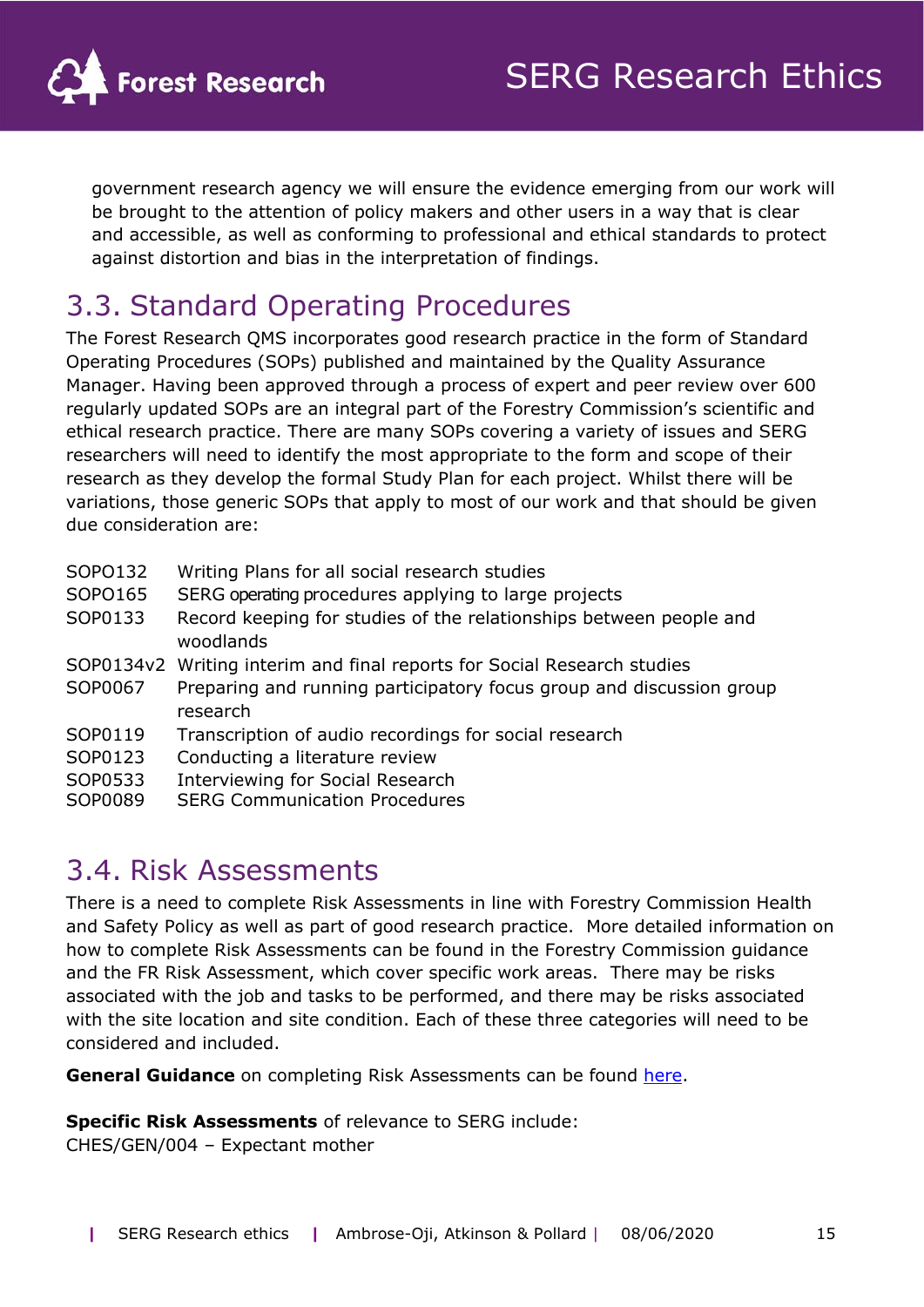

CHES/GEN/006 – Working in the forest [general] CHES/EHS/064 – Lone fieldwork [2] CHES/EHS/066 – Driving at work CHES/EHS/068 – Visiting community forests, Greenfield sites, parklands and wetlands CHES/EHS/070 – Working with the public

The Forest Research Principal Safety Policy Statement can be found [here](https://forestresearch.sharepoint.com/sites/FR_Intranet_HealthAndSafety/SitePages/The-Construction-(Design-and-Management)-Regulations-2015-(CDM-2015).aspx) and the CHES Safety Plan can be found [here.](https://forestresearch.sharepoint.com/sites/FR_Intranet_CentreForESB/Mark%20Ferryman/Forms/AllItems.aspx?RootFolder=%2Fsites%2FFR%5FIntranet%5FCentreForESB%2FMark%20Ferryman%2FHealth%20and%20Safety%20Plan&FolderCTID=0x01200097324FB124BF56439515B21299273E2B) The Risk Assessments connected with any research project will be kept in the Centre Health and Safety system and managed by the Centre Health and Safety Co-ordinator for the Head of Centre.

# <span id="page-15-0"></span>4. Resources

| <b>Resource</b>                                                                                     | <b>URL</b>                                                                                             |
|-----------------------------------------------------------------------------------------------------|--------------------------------------------------------------------------------------------------------|
| Doing the Right Thing. Working<br>Paper 11 (2003) The<br>Department for Work and<br>Pensions.       | http://www.dwp.gov.uk/asd/asd5/WP11.pdf                                                                |
| Guidelines for good practice in<br>Evaluation (2018).                                               | www.evaluation.org.uk                                                                                  |
| The Magenta Book: Guidance for<br>evaluation (2020). HM Treasury.                                   | https://www.gov.uk/government/publications/the-magenta-book                                            |
| Legal and Ethical Issues. UK<br>Data Archive.                                                       | https://www.ukdataservice.ac.uk/manage-data/legal-ethical.aspx                                         |
| Policy and Guidelines on<br>Governance of Good Research<br>Conduct. (2013). Research<br>Councils UK | https://www.ukri.org/files/legacy/reviews/grc/rcuk-grp-policy-and-<br>guidelines-updated-apr-17-2-pdf/ |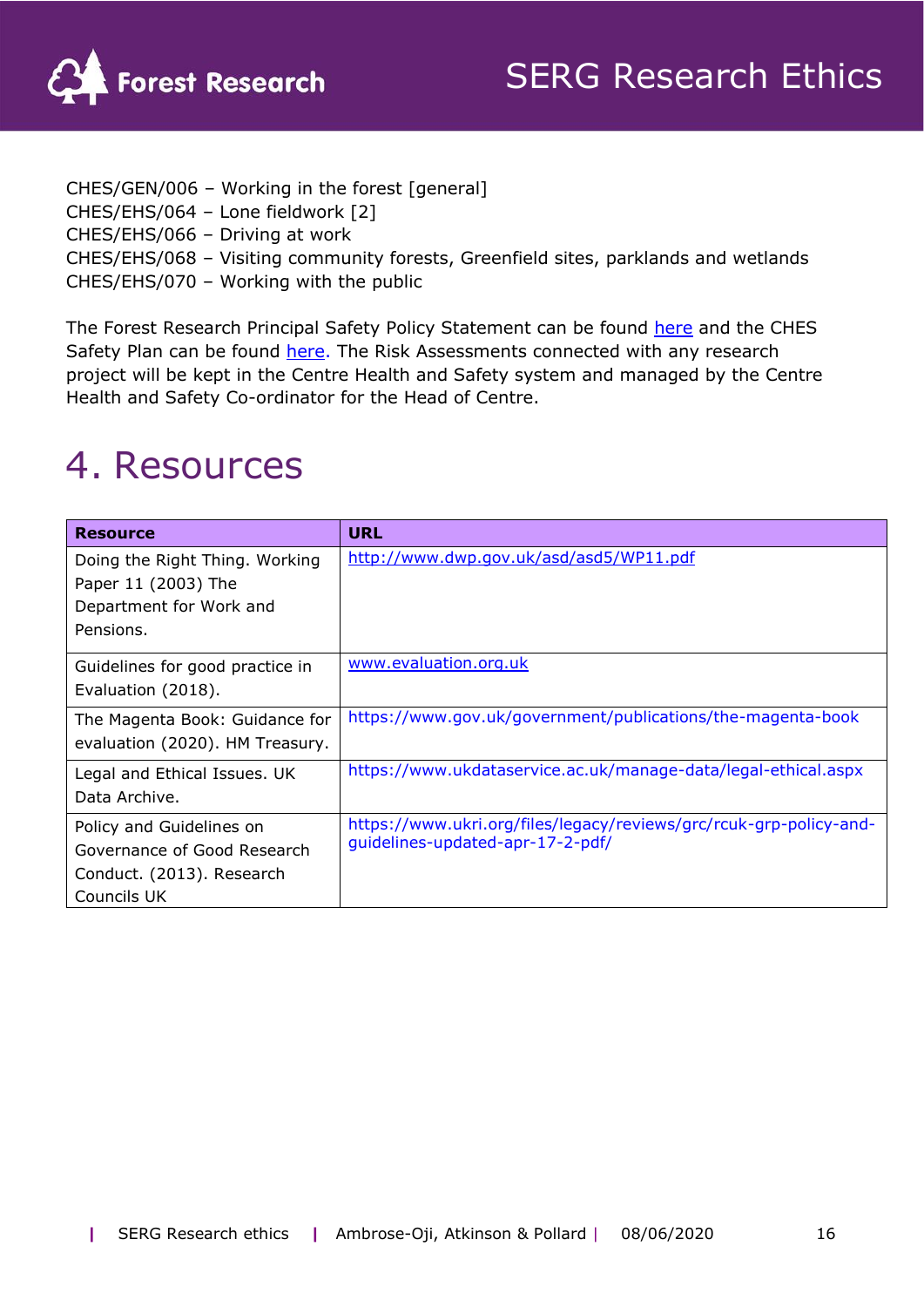

# <span id="page-16-0"></span>5. References

Bryman, A. 2004. *Social Research Methods*. Oxford: Oxford University Press.

Bulmer, M. 2001. 'The Ethics of Social Research' in Gilbert, N. (ed.) *Researching Social Life*. London: Sage.

De Vaus, D. 2004. *Surveys in Social Research*. London: Routledge.

The Department for Work and Pensions. 'Doing the Right Thing. Working Paper 11'. HMSO London

Economic and Social Research Council 2015. 'Research Ethics Framework'. Swindon: ESRC.

Green, J. and Thorogood, N. 2004. *Qualitative Methods for Health Research*. London: Sage.

Social Research Association 2003. 'Ethical guidelines'. London: Social Research Association.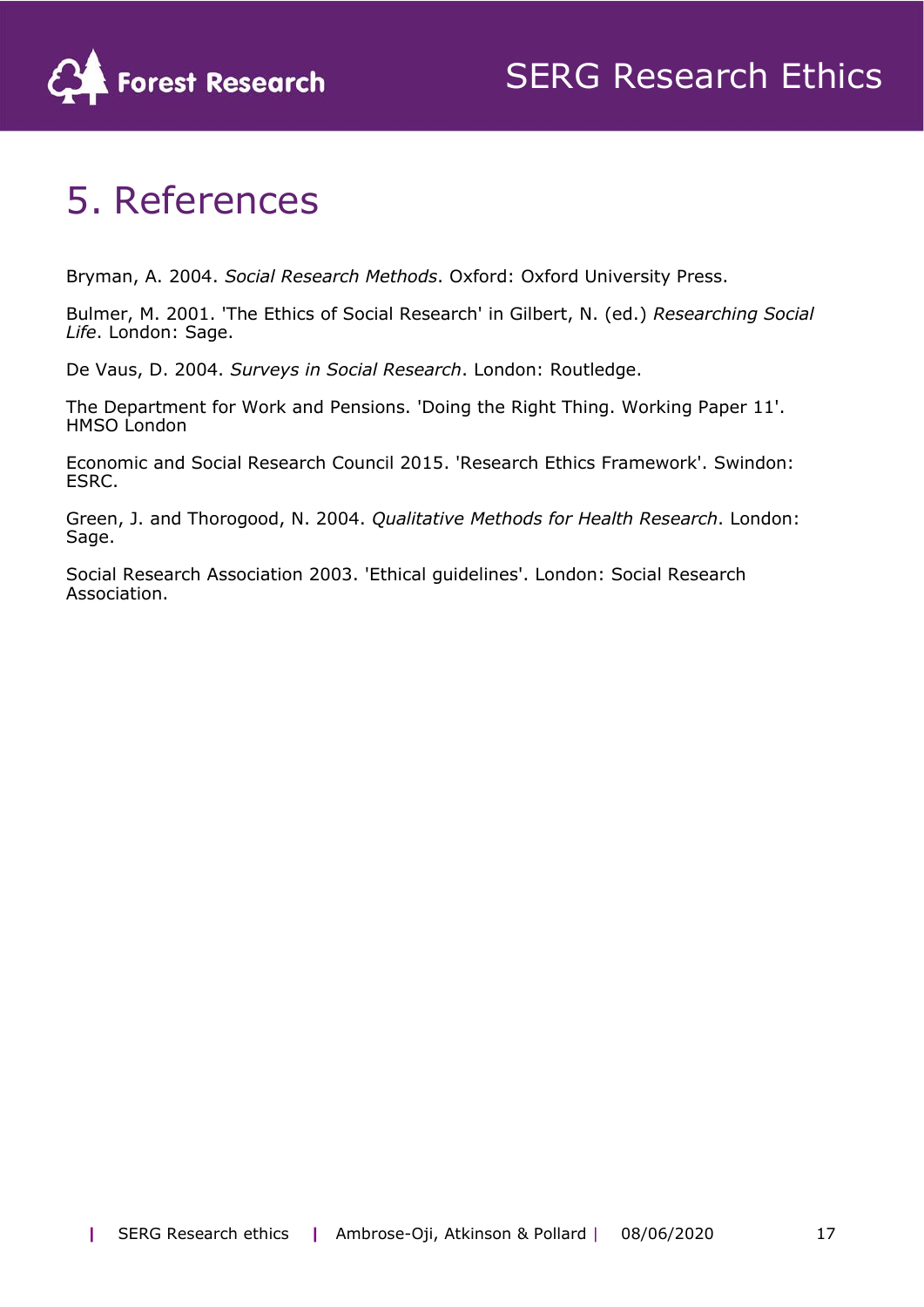

# Appendix 1. Social and Economic Research Group (SERG) Ethical Approval Application Form

## **SECTION A**

Section A gives guidance on how to go about completing the form to obtain ethical approval for your project.

Section B includes a checklist of other documents attached to this application and details of any other ethical approval processes associated with this project.

Questions in Section C are to ensure investigators are aware of the range of ethical issues involved with social science research.

Details of the ethical issues arising from the work are then required to be entered in Section D.

References

The primary document for reference is **Social and Economic Research Group: Research Ethics** (held on the SERG shared drive > Research Ethics folder)

References (including websites) are contained within the Social and Economic Research Group: Research Ethics document, and below.

[Equality, diversity, and Inclusion](http://alpacorn.forestry.gov.uk:7777/portal/page?_pageid=33,2555345&_dad=portal&_schema=PORTAL)

[Freedom of Information](http://alpacorn.forestry.gov.uk:7777/portal/page?_pageid=33,1633695&_dad=portal&_schema=PORTAL)

[Forest Research General Data Protection Regulation \(GDPR\) intranet page](http://alpacorn.forestry.gov.uk:7777/portal/page?_pageid=33,2625892&_dad=portal&_schema=PORTAL)

[Information Commissioner's GDPR guidance](https://ico.org.uk/for-organisations/guide-to-data-protection/guide-to-the-general-data-protection-regulation-gdpr/)

[Government Social Research Professional Guidance -](https://www.gov.uk/government/publications/ethical-assurance-guidance-for-social-research-in-government) Ethical Assurance for Social Research in Government

[Sociological Research Association, 2003, Ethical Guidelines](http://the-sra.org.uk/research-ethics/ethics-guidelines/)

[British Sociological Association, 2017, Ethical Guidelines](https://www.britsoc.co.uk/ethics)

[Economic and Social Science Research Council, research ethics](https://esrc.ukri.org/funding/guidance-for-applicants/research-ethics/)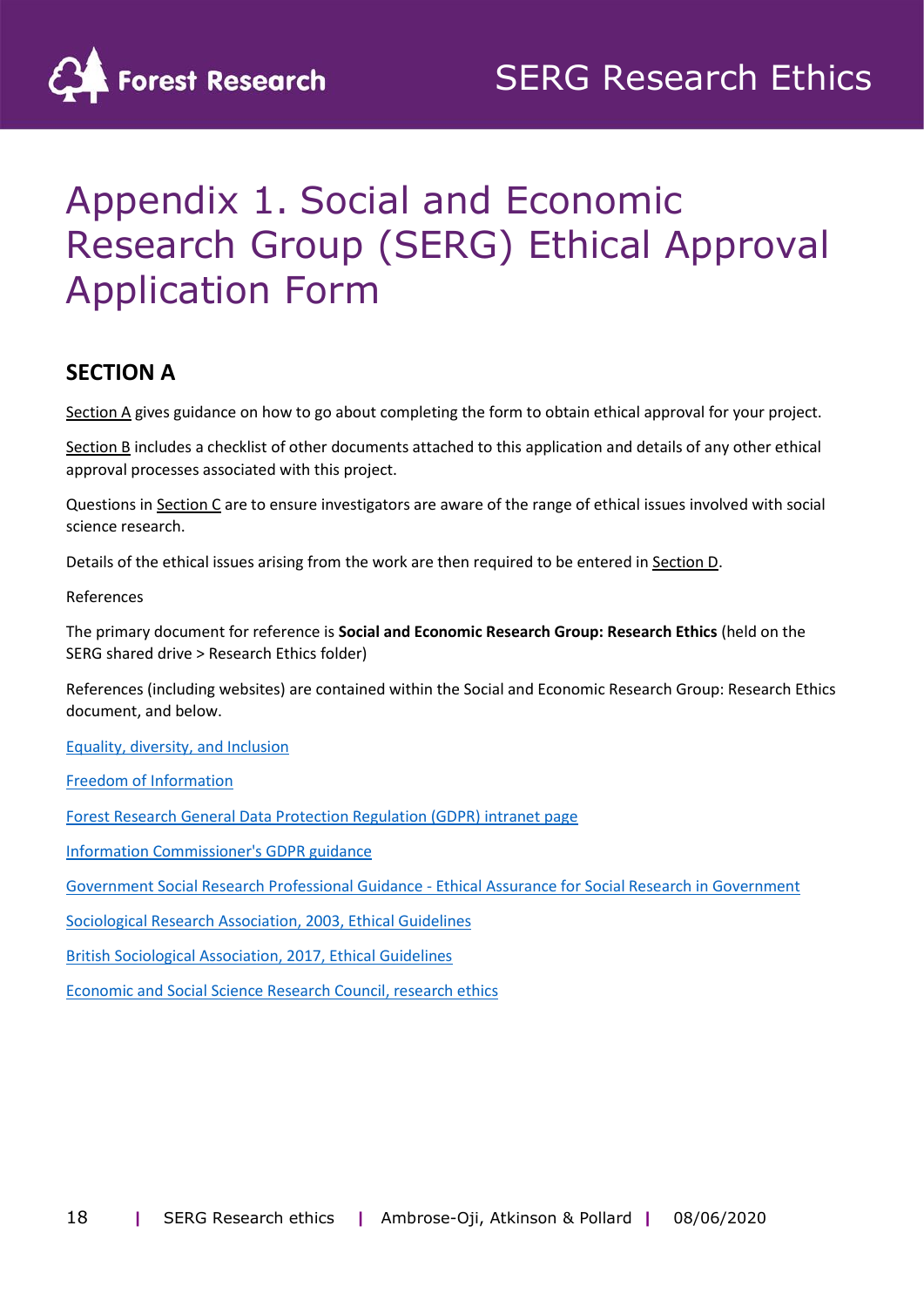

## **SECTION B**

Please ensure that you have included all the relevant attachments regarding your application

| <b>Attachments Checklist</b>                                                   |            |
|--------------------------------------------------------------------------------|------------|
| Social and Economic Research Group Ethics Application Form                     | Yes        |
| Participant consent form                                                       | Yes        |
| Participant brief materials (e.g. handout, presentation slides)                | Yes        |
| Participant debrief materials (e.g. post-study feedback, handout, presentation | Yes        |
| slides)                                                                        |            |
| Questionnaire sheet / screenshots of online questionnaire                      | Yes        |
| Interview / focus group guide                                                  | Yes        |
| Data collection materials for other research methods                           | <b>Yes</b> |
| External permissions letters / forms / emails                                  | Yes        |
| Relevant risk assessment/s (See section 3.4 of SERG Statement of Ethics)       | Yes        |
| List any other documents attached with your application:                       |            |
|                                                                                | Yes        |
|                                                                                | Yes        |
|                                                                                | Yes        |
|                                                                                | Yes        |

| Has ethical approval been obtained from Forest Research for a very similar project? If so, a |  |  |  |  |  |  |
|----------------------------------------------------------------------------------------------|--|--|--|--|--|--|
| whole new approval may not be required. Please give details here                             |  |  |  |  |  |  |
| Ethics approval code:                                                                        |  |  |  |  |  |  |
| Project title:                                                                               |  |  |  |  |  |  |
| Date of approval:                                                                            |  |  |  |  |  |  |
| Researcher name:                                                                             |  |  |  |  |  |  |

| Has ethical approval been obtained from any other organisation for this specific project? If so,<br>please give details here |  |  |  |  |
|------------------------------------------------------------------------------------------------------------------------------|--|--|--|--|
| Organisation:                                                                                                                |  |  |  |  |
| Date of approval:                                                                                                            |  |  |  |  |
| Details (e.g. external                                                                                                       |  |  |  |  |
| approval code):                                                                                                              |  |  |  |  |

| Signature  |       |  |
|------------|-------|--|
| Applicant  | Date: |  |
| Print name |       |  |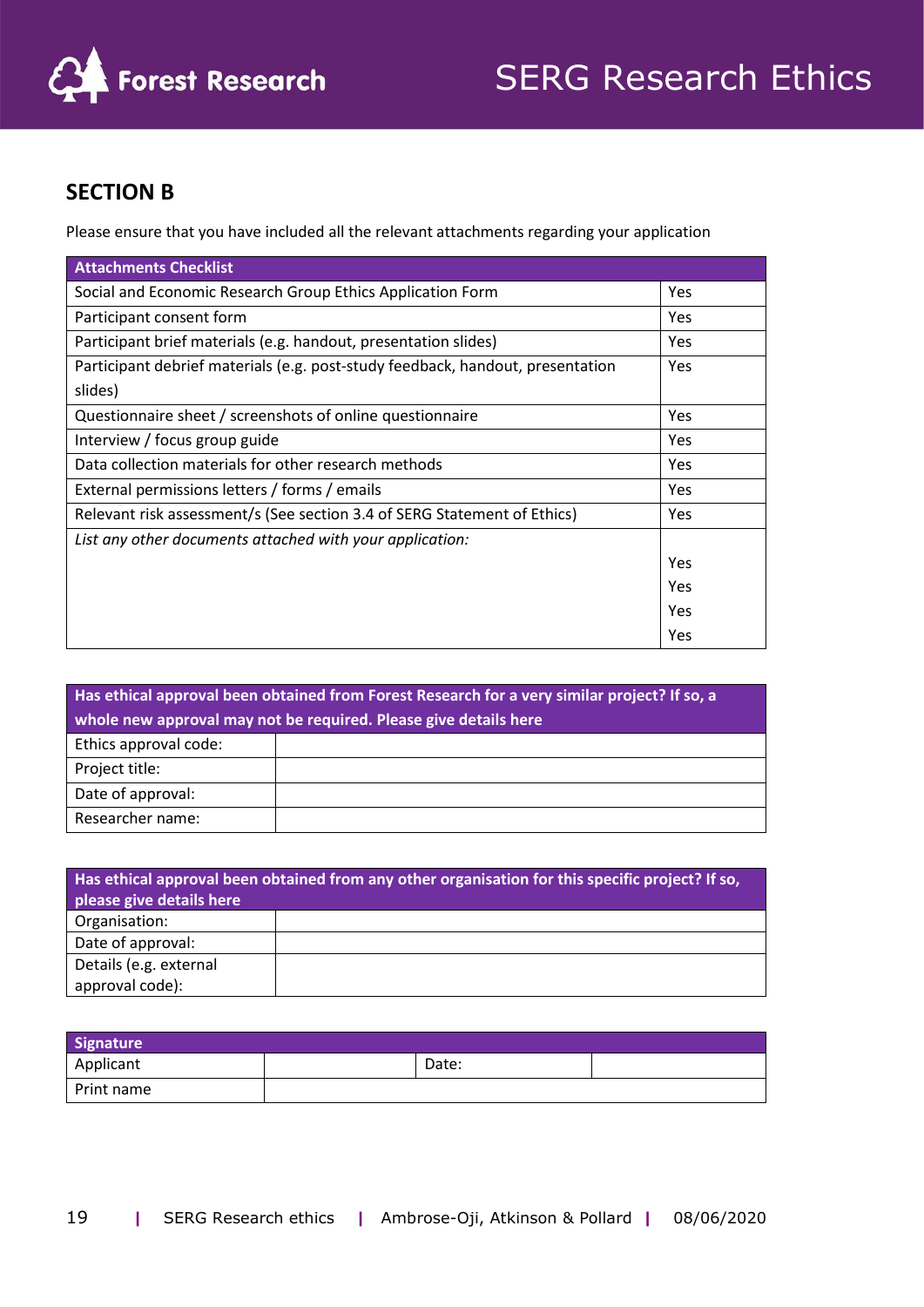

## **SECTION C**

| <b>Project details</b> |                                                                             |                                                                               |                  |  |  |  |
|------------------------|-----------------------------------------------------------------------------|-------------------------------------------------------------------------------|------------------|--|--|--|
| C.1.1                  | Researcher name                                                             |                                                                               |                  |  |  |  |
| C.1.2                  | Project title                                                               |                                                                               |                  |  |  |  |
|                        |                                                                             |                                                                               |                  |  |  |  |
| C.1.3                  | Project description                                                         | What are the aims of the research?                                            |                  |  |  |  |
|                        | summary (note this                                                          | Who are your participants?                                                    |                  |  |  |  |
|                        | information may be                                                          | Where are you planning to do it?                                              |                  |  |  |  |
|                        | available in project                                                        | How are you planning to do it?                                                |                  |  |  |  |
|                        | funding proposals)                                                          | What type of data will you be collecting?                                     |                  |  |  |  |
|                        |                                                                             | How will you obtain voluntary informed consent?                               |                  |  |  |  |
|                        |                                                                             | How will you handle data?                                                     |                  |  |  |  |
|                        |                                                                             |                                                                               |                  |  |  |  |
|                        |                                                                             |                                                                               |                  |  |  |  |
| C.1.4                  | <b>Estimated start</b>                                                      |                                                                               |                  |  |  |  |
|                        | date                                                                        |                                                                               |                  |  |  |  |
| C.1.5                  | <b>Estimated duration</b>                                                   |                                                                               |                  |  |  |  |
| C.1.6                  | Funder(s)                                                                   |                                                                               |                  |  |  |  |
| C.1.7                  | Does the funder(s) have a policy which may impact how FR can handle<br>Yes  |                                                                               |                  |  |  |  |
|                        |                                                                             | data collection/storage/sharing/destruction?                                  |                  |  |  |  |
| C.1.8                  | Partner(s)                                                                  |                                                                               |                  |  |  |  |
| C.1.9                  | Does the partner(s) have a policy which may impact how FR can handle<br>Yes |                                                                               |                  |  |  |  |
|                        |                                                                             | data collection/storage/sharing/destruction?                                  |                  |  |  |  |
| C.1.10                 |                                                                             | Does the research raise ethical issues involving responsibilities to funders, | Yes              |  |  |  |
|                        |                                                                             | roles in research, intellectual property, publication strategies/co-          | if Yes, give     |  |  |  |
|                        | authorship, policy implications etc.?                                       |                                                                               | details in       |  |  |  |
|                        |                                                                             |                                                                               | <b>SECTION D</b> |  |  |  |
|                        |                                                                             |                                                                               |                  |  |  |  |
| C.2.1                  | Who are your                                                                |                                                                               |                  |  |  |  |
|                        | participants?                                                               |                                                                               |                  |  |  |  |
| C.2.2                  | How will you recruit                                                        |                                                                               |                  |  |  |  |
|                        | your participants?                                                          |                                                                               |                  |  |  |  |
| C.2.3                  | What are the                                                                |                                                                               |                  |  |  |  |
|                        | inclusion and                                                               |                                                                               |                  |  |  |  |
|                        | exclusion criteria for                                                      |                                                                               |                  |  |  |  |
| C.2.4                  | recruitment?<br>What is the                                                 |                                                                               |                  |  |  |  |
|                        |                                                                             |                                                                               |                  |  |  |  |
|                        | proposed sample                                                             |                                                                               |                  |  |  |  |
|                        | size and how is it                                                          |                                                                               |                  |  |  |  |
|                        | justified?                                                                  |                                                                               |                  |  |  |  |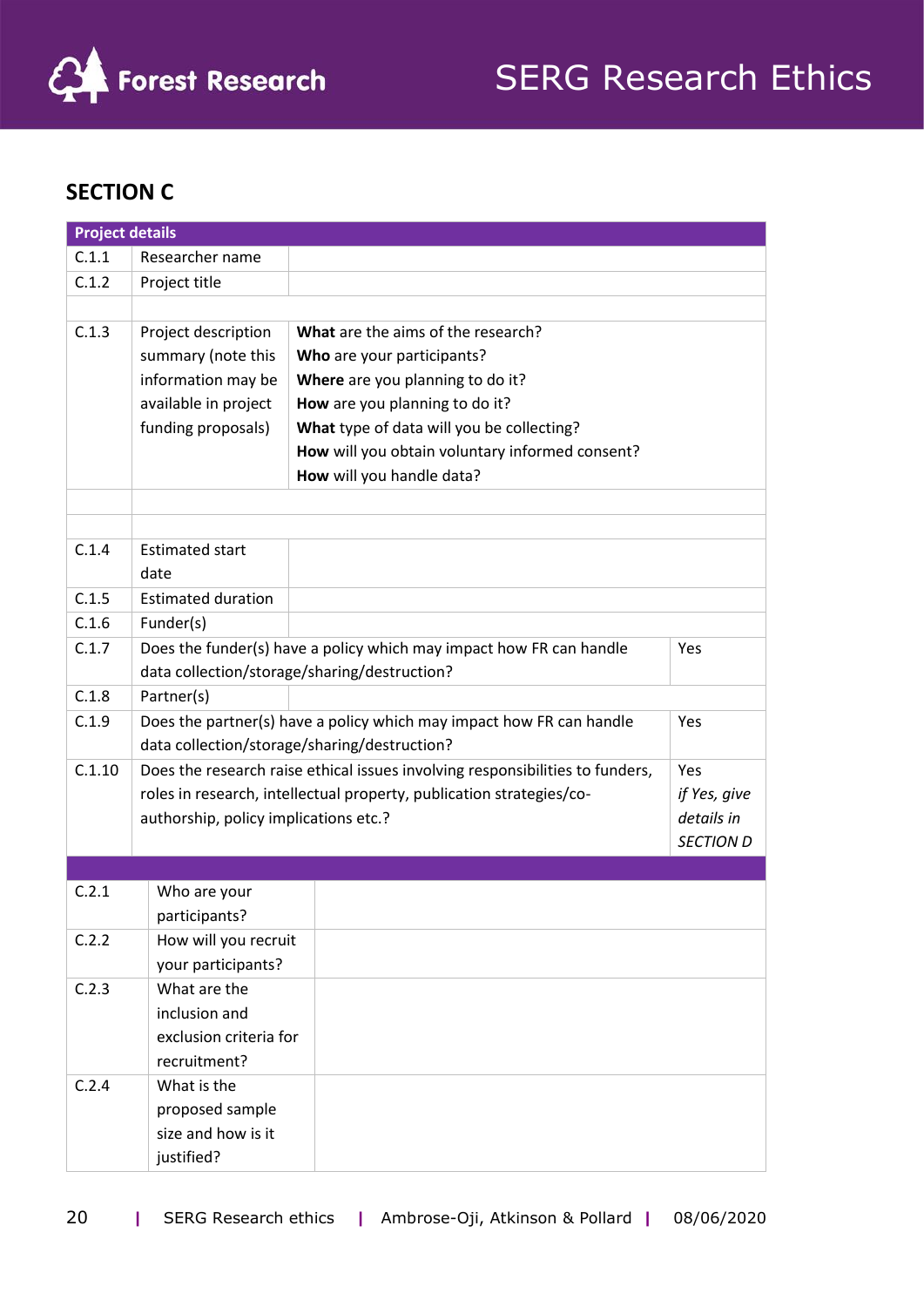

| C.2.5    | <b>Estimated duration</b>                      |                                                                            |                  |
|----------|------------------------------------------------|----------------------------------------------------------------------------|------------------|
|          | of participant                                 |                                                                            |                  |
|          | involvement                                    |                                                                            |                  |
| C.2.6    | Location(s) of                                 | if a location falls outside of the                                         |                  |
|          | participant                                    | UK, give details in SECTION D                                              |                  |
|          | involvement                                    |                                                                            |                  |
| C.2.7    |                                                | Do you have permission of those responsible to access the location for     | Yes              |
|          | research?                                      |                                                                            |                  |
| C.2.8    |                                                | Will inducement other than expenses be offered to the participants?        | Yes              |
|          |                                                |                                                                            | if Yes, give     |
|          |                                                |                                                                            | details in       |
|          |                                                |                                                                            | <b>SECTION D</b> |
| C.2.9    | What are the                                   |                                                                            |                  |
|          | benefits to the                                |                                                                            |                  |
|          | participant of                                 |                                                                            |                  |
|          | participation and                              |                                                                            |                  |
|          | how will they be                               |                                                                            |                  |
|          | maximised?                                     |                                                                            |                  |
|          |                                                |                                                                            |                  |
| C.2.10   |                                                | Does the research method (sample design, location, data collection         | Yes              |
|          |                                                | method, etc.) result in barriers to participation for any group,           | if Yes, give     |
|          |                                                | particularly regarding 'Protected Characteristics'? these are age,         | details in       |
|          |                                                | disability, gender reassignment, marriage / civil partnership, pregnancy / | <b>SECTION D</b> |
|          |                                                | maternity, race, religion / belief, sex, sexual orientation.               |                  |
|          |                                                |                                                                            |                  |
| C.2.11   | Will the participants be informed              |                                                                            | if No, give      |
|          |                                                |                                                                            | details in       |
|          |                                                |                                                                            | <b>SECTION D</b> |
| C.2.11.1 | that participation is voluntary?               |                                                                            | Yes              |
|          |                                                |                                                                            |                  |
| C.2.11.2 |                                                | about the goals of the main project and the experimental procedure         | Yes              |
|          |                                                | (Section C.3 & C.4 above) in advance so they can make an informed          |                  |
|          |                                                | decision about whether to participate or not?                              |                  |
| C.2.11.3 |                                                | that they can withdraw at any time and for any reason and not have to      | Yes              |
|          | give any explanation?                          |                                                                            |                  |
| C.2.11.4 |                                                | whether they will be given the option to omit questions they do not wish   | Yes              |
|          | to answer (if questioning is used)?            |                                                                            |                  |
| C.2.11.5 |                                                | that they are free to reject the use of audio, visual, and audio-visual    | Yes              |
|          | recording equipment (if used)?                 |                                                                            |                  |
| C.2.11.6 |                                                | that their data will be treated with full confidentiality and that if      | Yes              |
|          | published, will not be identifiable as theirs? |                                                                            |                  |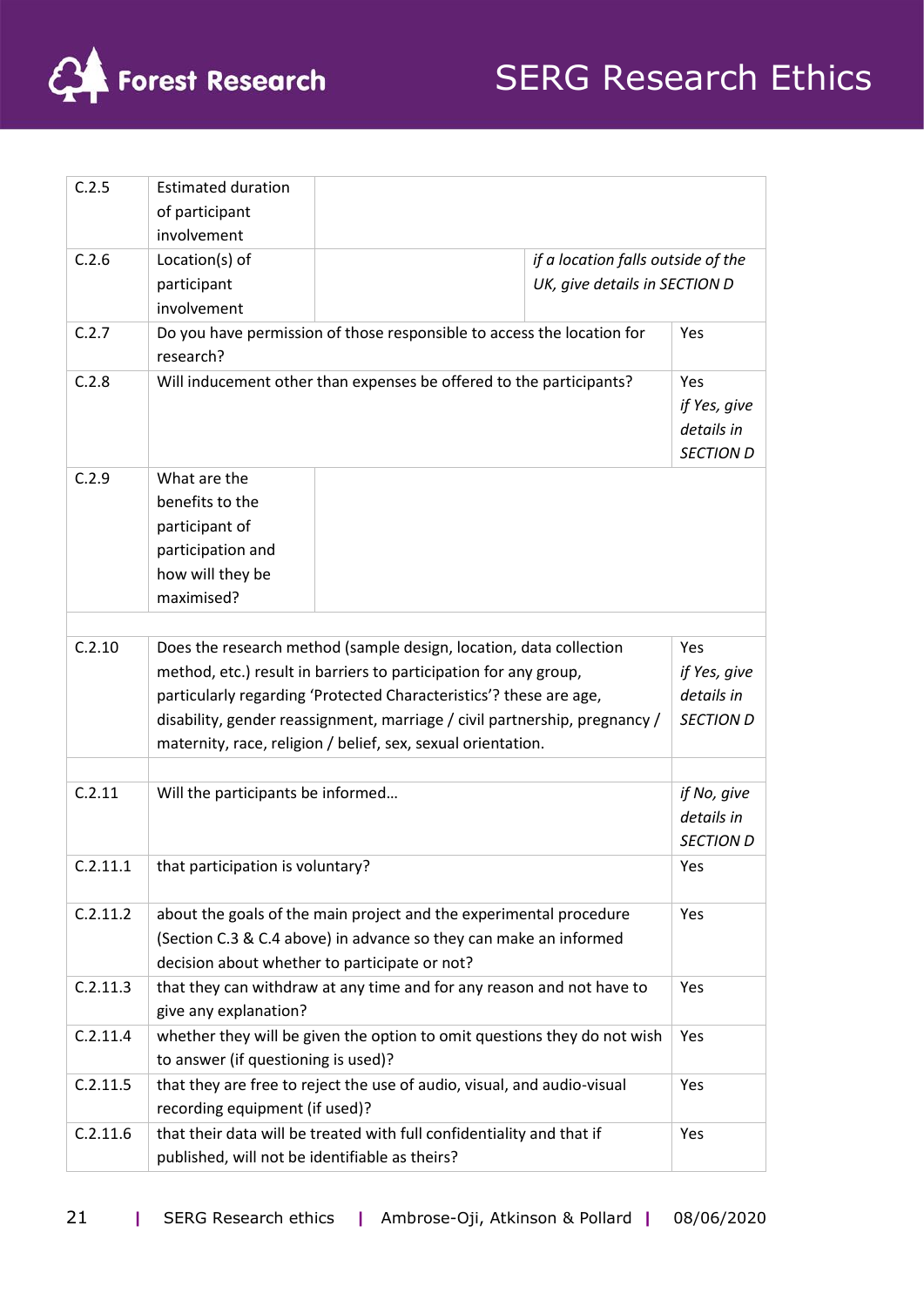

# SERG Research Ethics

| C.2.11.7               | that their contribution may be credited unless they specifically ask for<br>anonymity?                  | Yes                                            |
|------------------------|---------------------------------------------------------------------------------------------------------|------------------------------------------------|
| C.2.11.8               | of how data will be stored, who will have access, and how and when it<br>will be destroyed?             | Yes                                            |
| C.2.11.9               | of where they will be able to access the results of the project, if<br>applicable?                      | Yes                                            |
| C.2.11.10              | Who to contact if they have any questions or concerns?                                                  | Yes                                            |
|                        |                                                                                                         |                                                |
| C.2.12                 | Do participants fall into any of the following categories?                                              | if Yes, give<br>details in<br><b>SECTION D</b> |
| C.2.12.1               | Children (under the age of 16 in Scotland or 18 in England and Wales)                                   | Yes                                            |
| C.2.12.2               | Protected adult, receiving care or welfare services?                                                    | Yes                                            |
| C.2.12.3               | People with learning or communication difficulties?                                                     | Yes                                            |
| C.2.12.4               | People potentially engaged in illegal activities?                                                       | Yes                                            |
|                        |                                                                                                         |                                                |
|                        |                                                                                                         | if Yes, give                                   |
|                        |                                                                                                         | details in                                     |
|                        |                                                                                                         | <b>SECTION D</b>                               |
| C.2.13                 | Is there any significant risk (including physical, psychological harm or                                | Yes                                            |
|                        | distress, economic, financial or legal risks) to any participants, or those<br>involved in the project? |                                                |
| C.2.14                 | Does the project involve misleading participants in any way?                                            | Yes                                            |
|                        |                                                                                                         | if Yes, give                                   |
|                        |                                                                                                         | details in                                     |
|                        |                                                                                                         | <b>SECTION D</b>                               |
| C.2.15                 | Are any participants in a dependent relationship with the<br>investigator(s)?                           | Yes                                            |
| C.2.16                 | Do investigator(s) have any conflict of interest?                                                       | Yes                                            |
| C.2.17                 | Does the study involve discussion of sensitive topics?                                                  | Yes                                            |
|                        |                                                                                                         |                                                |
| <b>Data Protection</b> |                                                                                                         |                                                |
| C.3.1                  | Does the research require the collection of personal data?                                              | Yes                                            |
| C.3.2                  | Does the research require the collection of 'Special Category' data?                                    | Yes                                            |
|                        | This is personal data relating to race, ethnic origin, politics, religion,                              |                                                |
|                        | trade union membership, genetics, biometrics, health, sex life, or sexual                               |                                                |
|                        | orientation                                                                                             |                                                |
|                        |                                                                                                         |                                                |
|                        | Data collected will include:                                                                            |                                                |
| C.3.3.1                | Anonymised data                                                                                         | Yes                                            |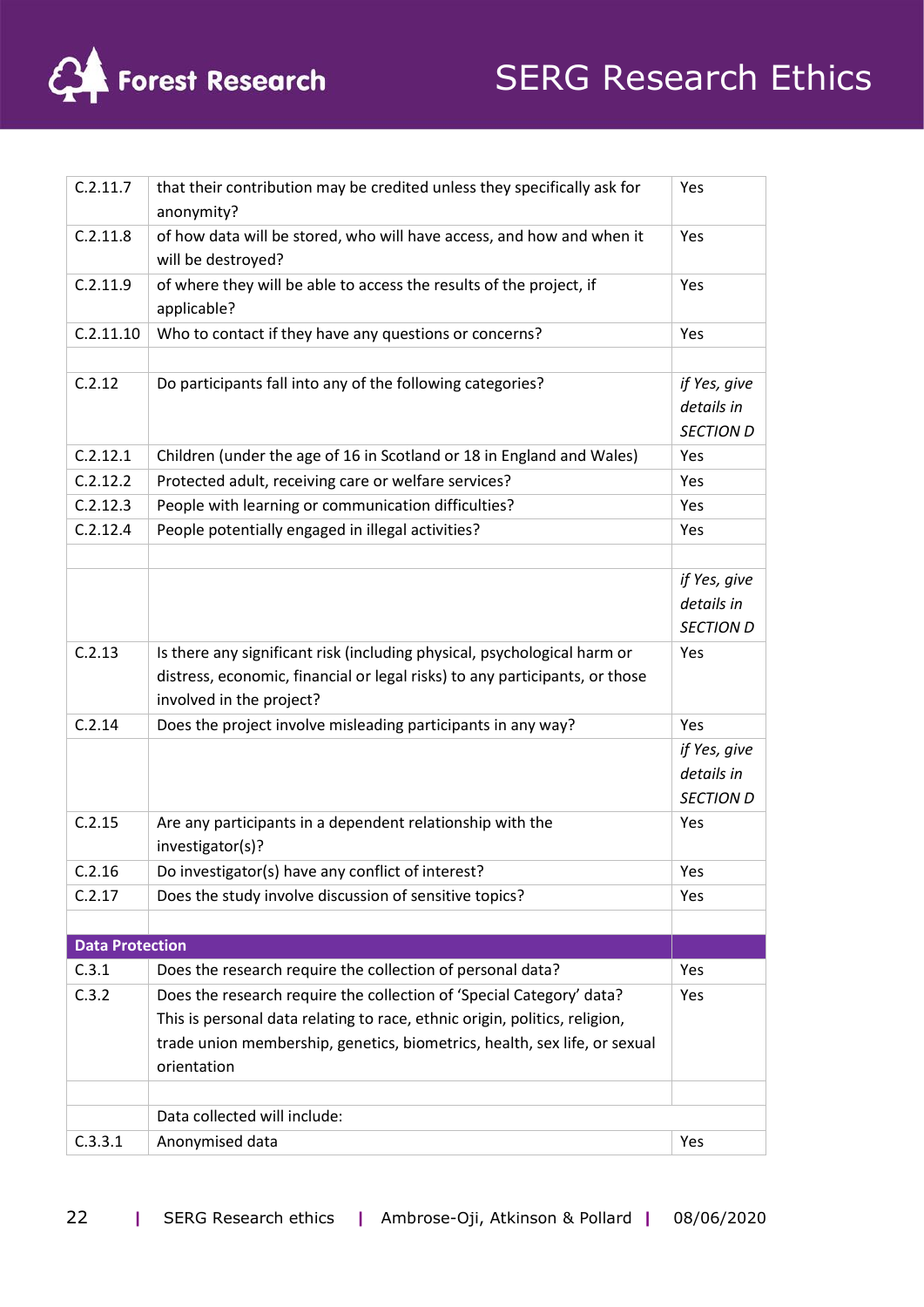

| C.3.3.2 | How stored:             |     |       |  |  |     |
|---------|-------------------------|-----|-------|--|--|-----|
| C.3.3.3 | Who can access:         |     |       |  |  |     |
| C.3.3.4 | How shared:             |     |       |  |  |     |
| C.3.3.5 | Destroyed               | Yes | When? |  |  |     |
| C.3.3.6 | Held indefinitely       | Yes |       |  |  |     |
|         |                         |     |       |  |  |     |
| C.3.4.1 | Pseudonymised data      |     |       |  |  | Yes |
| C.3.4.2 | How stored:             |     |       |  |  |     |
| C.3.4.3 | Who can access:         |     |       |  |  |     |
| C.3.4.4 | How shared:             |     |       |  |  |     |
| C.3.4.5 | Destroyed               | Yes | When? |  |  |     |
| C.3.4.6 | Held indefinitely       | Yes |       |  |  |     |
|         |                         |     |       |  |  |     |
| C.3.5.1 | Fully identifiable data |     |       |  |  | Yes |
| C.3.5.2 | How stored:             |     |       |  |  |     |
| C.3.5.3 | Who can access:         |     |       |  |  |     |
| C.3.5.4 | How shared:             |     |       |  |  |     |
| C.3.5.5 | Destroyed               | Yes | When? |  |  |     |
| C.3.5.6 | Held indefinitely       | Yes |       |  |  |     |

| Are the following Standard Operating Procedures applicable to the study? |                                                                      |            |  |  |
|--------------------------------------------------------------------------|----------------------------------------------------------------------|------------|--|--|
| SOP0002 v4                                                               | Writing plans for all experiments, experiment series or runs of      | Yes        |  |  |
| rev.C                                                                    | experiments                                                          |            |  |  |
| SOP0003 v3                                                               | Writing interim and final reports                                    | Yes        |  |  |
| rev.A                                                                    |                                                                      |            |  |  |
| SOP0067                                                                  | Preparing and running participatory focus group and discussion group | Yes        |  |  |
|                                                                          | research                                                             |            |  |  |
| SOP119                                                                   | Transcription of audio recording for social research                 | Yes        |  |  |
| SOP123                                                                   | Conducting a literature review                                       | Yes        |  |  |
| SOP133                                                                   | Record keeping for studies of the relationships between people and   | <b>Yes</b> |  |  |
|                                                                          | woodlands                                                            |            |  |  |
| <b>SOP537</b>                                                            | Planning and conducting interviews for social research               | Yes        |  |  |

### **SECTION D**

Please write a statement on the ethical issues raised by the project and what procedures are employed to address each issue, paying particular attention to those areas above which have been specified for further detail in SECTION D. Refer to the "Social and Economic Research Group: Research Ethics" document for discussion of issues and advice regarding the areas raised in this application: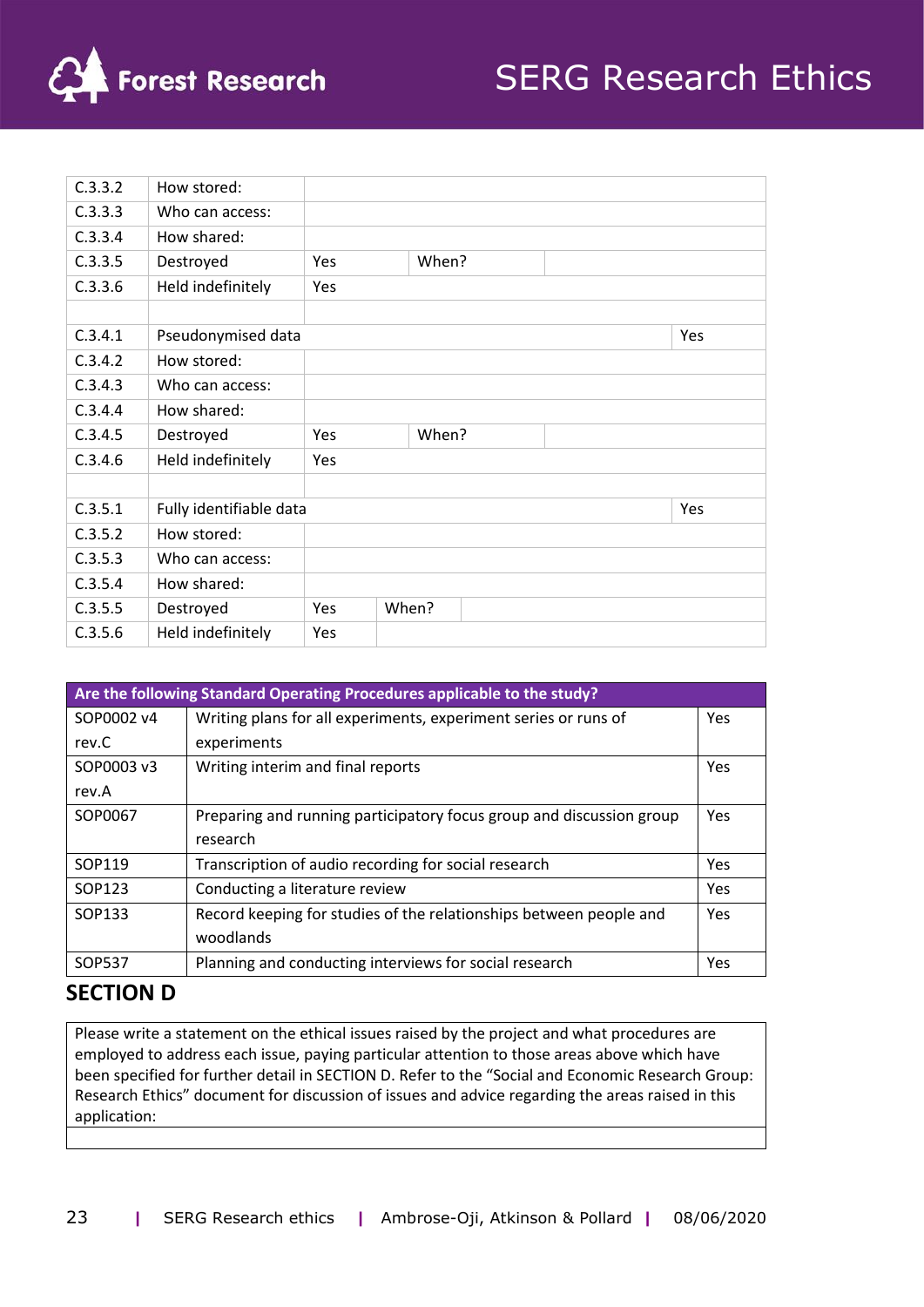

# Appendix 2. Example of participant information sheet (briefing)

#### **Purpose of study**

This study aims to add to the field of environmental psychology by examining the way people make moral judgements about the use of land. The results may form part of research disseminated through academic publications, conferences, meetings and may be deposited onto an online data archive.

#### **Procedures**

To begin with, you will see a single short moral dilemma. Please read the dilemma carefully, giving your opinion as to whether the action in question is morally appropriate or inappropriate. We will measure the responses you give. The online survey will then ask a series of questions concerning your feelings about the environment and questions regarding demographics including your age and gender. The study is estimated to take 3 – 5 minutes to complete. Please be aware that there are no 'right' answers. Following the dilemma, a debrief page will be displayed giving more details of the purpose of the study. The debrief will also relay information regarding what will happen next to your data and what resources to contact regarding: questions, withdrawal or post-experimental psychological harm. This research project ensures anonymity and confidentiality, as no identifiable or personal information will be collected in this study.

For more information please read the following sections.

#### **Potential risks and ethical considerations**

You will be required to consider a single moral dilemma and respond in accordance with whether you believe the action suggested is morally appropriate or inappropriate. Some of the actions proposed involve sensitive themes concerning the environment, for example deforestation and environmental pollution. Similar dilemmas have been used in previous social and psychological research (e.g. Kortenkamp & Moore, 2001; Khachatryan et al., 2013) and no ethical issues have yet to emerge. You will always have the choice to abandon the study anytime by simply closing the browser window. The research team has identified no risks associated with the current research.

This project has been reviewed by the *[insert relevant research ethics committee here]*  (Reference Number: )

Questions and concerns can be directed to the research team of *[insert email and contact here]* or [*insert relevant research ethics committee here].* Please read through this form thoroughly. Once you have read this form and have given your consent to take-part in the research, the study will begin.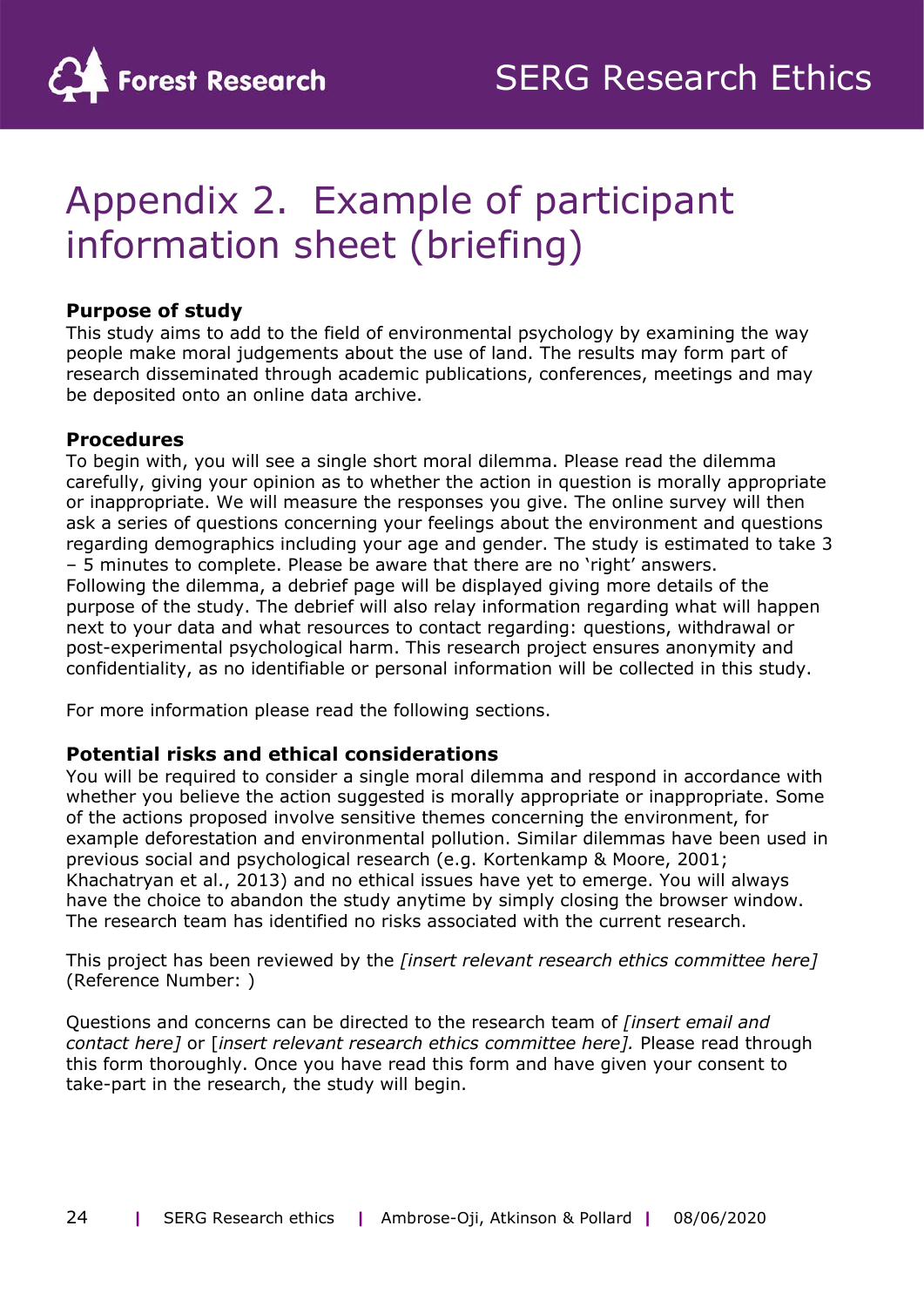

#### **Benefits**

You will be contributing directly to the field of environmental psychology and results will be shared with the academic community.

#### **Confidentiality**

The current research project abides by the Data Protection Act (2018) and General Data Protection Regulation (2016) guidelines ensuring participant information will be maintained confidential. No personal data or identifiable information will be collected in this study. The questionnaire responses will be held indefinitely.

#### **Withdrawal/premature completion**

Participants are free to withdraw from the study at any point by closing the browser window. No explanation is required for withdrawal, this is a right that all participants have within social research. Should participants abandon the study mid-survey, their data will be withdrawn and will not be utilised in the research. As no personal information is collected, it is not possible to delete responses after the completion of the study, however you will have the opportunity to withdraw and refrain from upload of data before the study end after you are debriefed.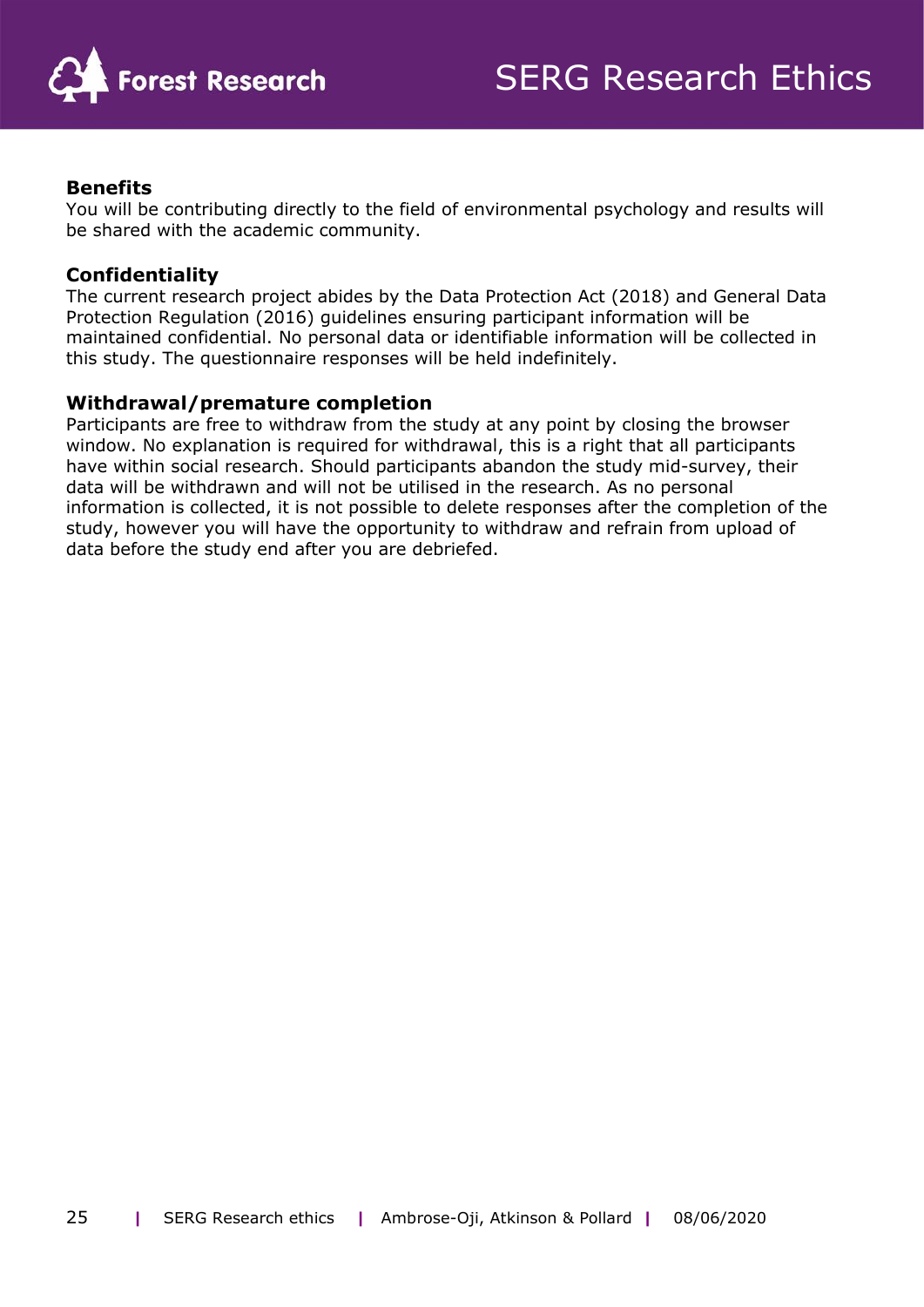

# Appendix 3. Example of consent form

The information above outlines all potential risks and ethical considerations associated with the current research. It also informs you about the study's purpose and procedure. By ticking the following boxes, you are giving consent to take part in this research project.

| I am aware that my participation is<br>entirely voluntary and that I can withdraw<br>from the study at any point and without<br>giving any reason and without my legal<br>rights being affected | $\Box$ YES $\Box$ NO |
|-------------------------------------------------------------------------------------------------------------------------------------------------------------------------------------------------|----------------------|
| I have been made aware of any potential<br>risks associated with the current research                                                                                                           | $\Box$ YES $\Box$ NO |
| I am aware that my responses during the<br>study will be recorded for analysis by the<br>researcher                                                                                             | $\Box$ YES $\Box$ NO |
| I confirm that I have read the information<br>for the above project. I have had the<br>opportunity to consider the information,<br>ask questions and have had these<br>answered satisfactorily  | $\Box$ YES $\Box$ NO |
| I agree to the data I provide being stored,<br>used, and analysed, as regulated by the<br>principles of the General Data Protection<br>Regulation 2016 and Data Protection Act<br>2018          | $\Box$ YES $\Box$ NO |
| I agree to take part in the current study                                                                                                                                                       | $\Box$ YES $\Box$ NO |

Signature: .................................................................Date: .............................

Name in block letters: .......................................................................................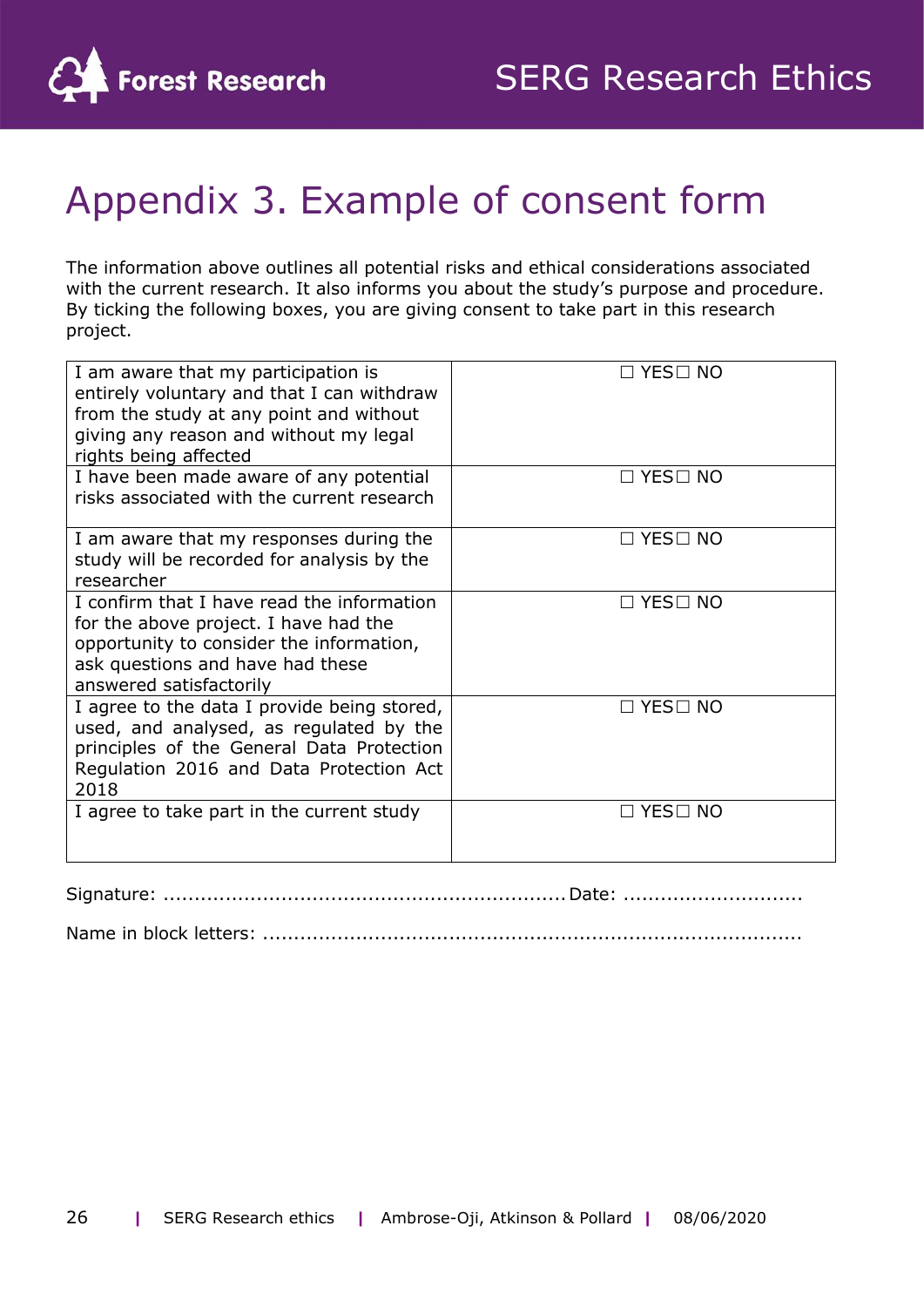

# Appendix 4. Example of participant information sheet (debriefing)

#### **Purpose of study**

Thank you for taking part in this psychological research, your support is much appreciated. This study is investigating moral reasoning people use in thinking about dilemmas in land use. Specifically, it investigated when people find one natural environment or ecosystem to be 'substitutable' for another. It is not uncommon, when valuable natural environments and ecosystems are built upon, for replacements to be proposed to compensate for their loss. For example, if a railway is going to be built over forest land, authorities will often propose that new forest land is planted and often this is greater in size than the land being lost. This study investigated when and why people think this is morally acceptable.

#### **Why your participation was necessary**

Your participation was necessary to help pinpoint whether land use changes are morally acceptable to people depending upon what benefits they provide and the size of the land.

#### **What will happen to your data**

Your data will be kept is anonymous. Within four months of completion your data will be analysed and incorporated into the results and discussion sections of a dissertation and may be included in future scientific publications.

#### **Right to withdraw data**

These data are anonymous and contain no personal information, so it is not possible to link requests to withdraw data with study responses.

#### **Potential concerns**

It is our duty to inform you that deception was not employed in this study and that no ethical issues were apparent from the onset. Nevertheless, if any feelings of psychological harm arose due to the study you just completed, please do not hesitate to contact the research team of [*insert research team members and contacts here*] or the University of Exeter's Ethics Committee [*insert relevant research committee and contact here*] If you wish to read a copy of the completed research project research team of [*insert research team members and contacts here*].

#### **Further reading**

If you are interested in reading more into the topic of moral psychology and the environment, some useful resources have been included below.

- Kortenkamp, K. V., & Moore, C. F. (2001). Ecocentrism and anthropocentrism: Moral reasoning about ecological commons dilemmas. *Journal of Environmental Psychology*, 21(3), 261-272.
- Khachatryan, H., Joireman, J., & Casavant, K. (2013). Relating values and consideration of future and immediate consequences to consumer preference for biofuels: A threedimensional social dilemma analysis. *Journal of Environmental Psychology*, 34, 97-108.